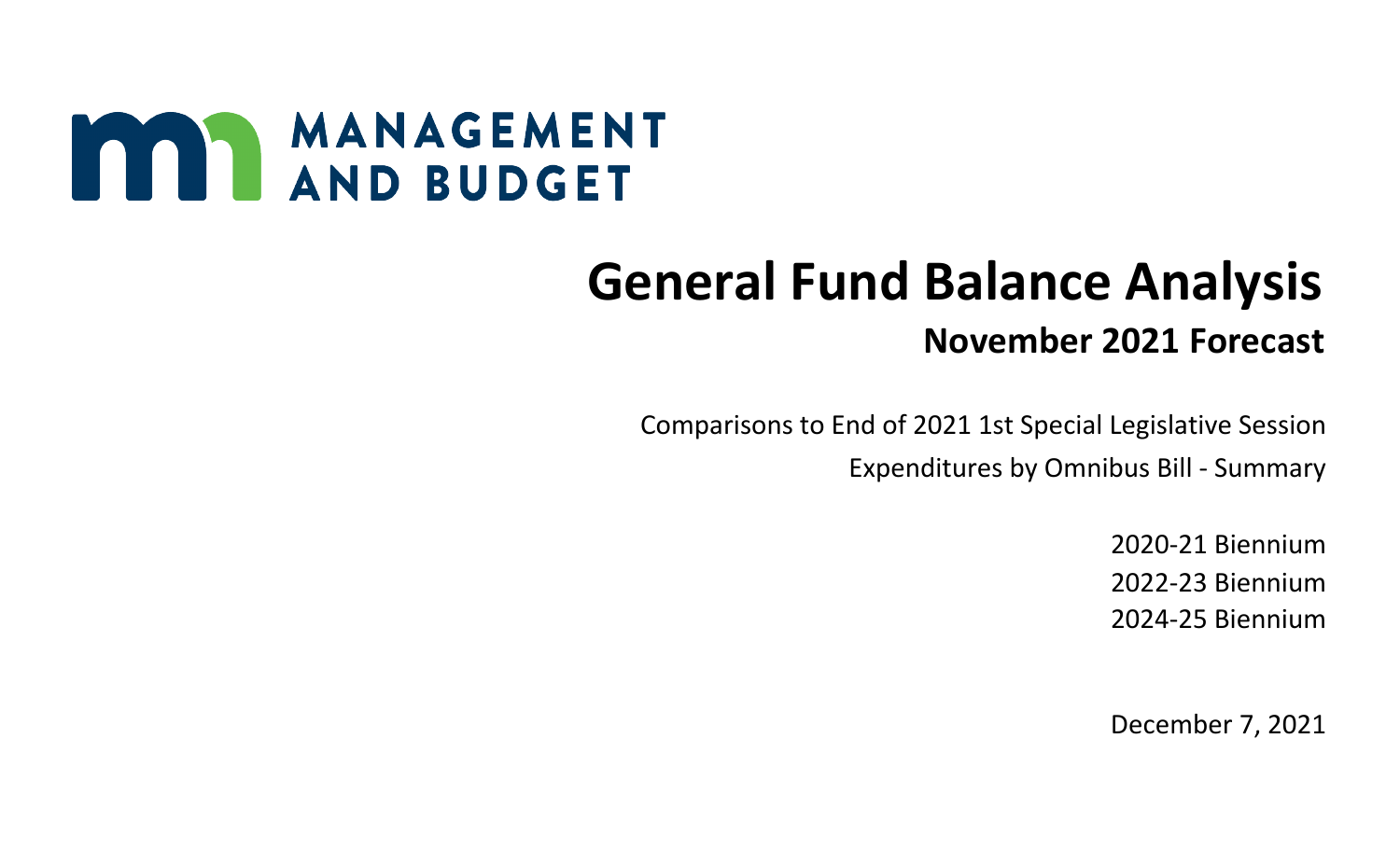## Table of Contents

|                                              | Page |
|----------------------------------------------|------|
| Summary of Resources and Expenditures        | 1    |
| Revenues/Resources                           |      |
| Non-Dedicated                                | 2    |
| Dedicated                                    | 2    |
| <b>Transfers From Other Funds</b>            | 2    |
| Prior Year Adjustments                       | 3    |
| Expenditures/Uses                            |      |
| E-12 Education                               | 3    |
| <b>Higher Education</b>                      | 3    |
| Property Tax Aids & Credits                  | 3    |
| <b>Health &amp; Human Services</b>           | 5    |
| Public Safety & Judiciary                    | 5    |
| Transportation                               | 6    |
| Environment                                  | 6    |
| Economic Development, Energy, Ag and Housing | 6    |
| <b>State Government &amp; Veterans</b>       | 6    |
| Debt Service                                 | 7    |
| Capital Projects & Grants                    | 7    |
| <b>Cancellation Estimates</b>                | 8    |
| Reserves & Appropriations Carried Forward    | 8    |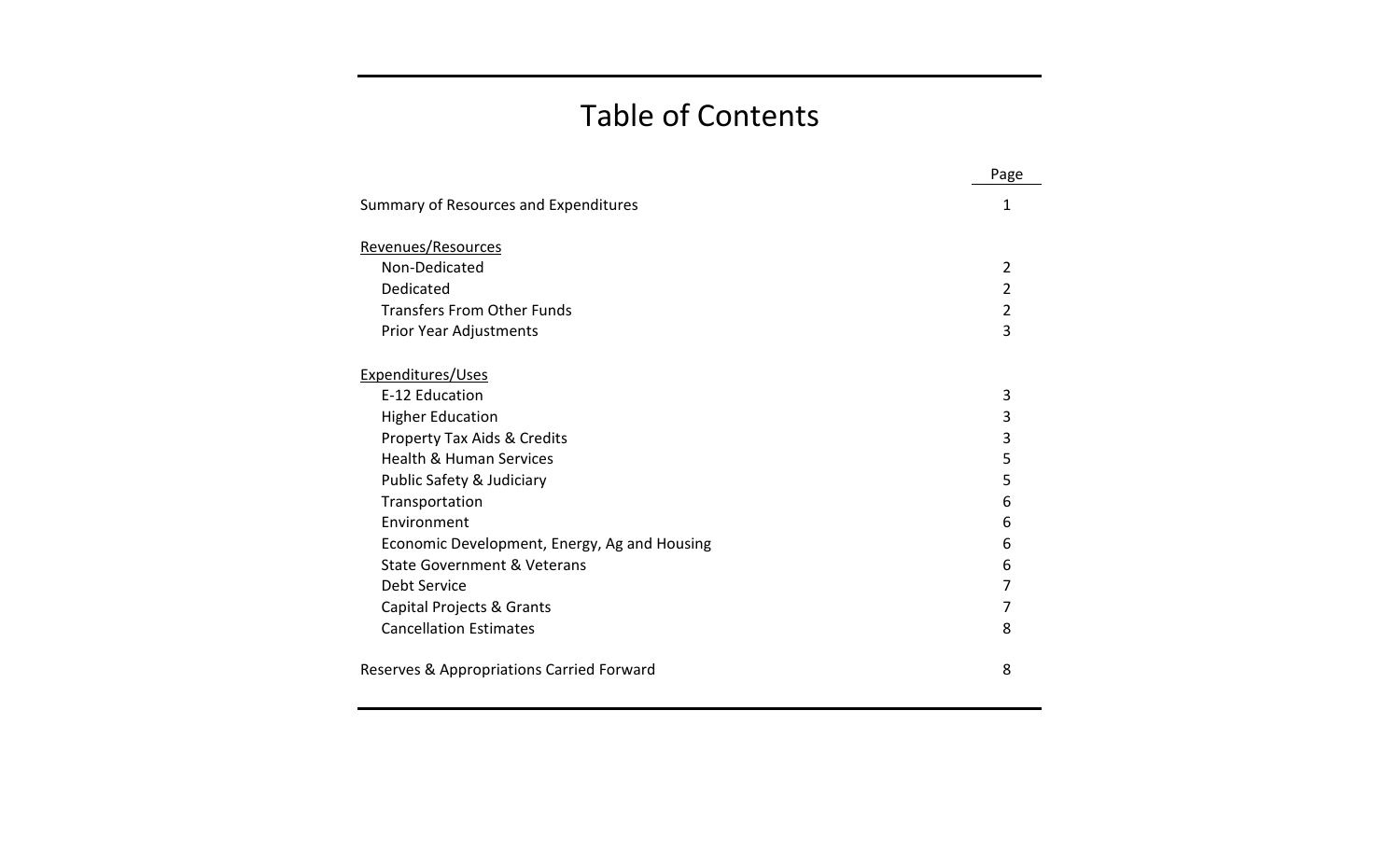| <b>General Fund - Fund Balance Analysis</b>  | <b>SS1</b> | SS <sub>1</sub> | <b>SS1</b> | Actual     | Actual                  | Actual     | <b>Actual vs SS1</b> | Nov        | Nov        | Nov        | Nov vs SS1 | FY 2022-23 vs<br>FY 2020-21 | Nov            | Nov        | Nov        | Nov vs SS1 | FY 2024-25 vs<br>FY 2022-23 |
|----------------------------------------------|------------|-----------------|------------|------------|-------------------------|------------|----------------------|------------|------------|------------|------------|-----------------------------|----------------|------------|------------|------------|-----------------------------|
| (\$ in Thousands)                            | FY 2020-21 | FY 2022-23      | FY 2024-25 | FY 2020    | FY 2021                 | FY 2020-21 | FY 2020-21           | FY 2022    | FY 2023    | FY 2022-23 | FY 2022-23 |                             | FY 2024        | FY 2025    | FY 2024-25 | FY 2024-25 |                             |
| <b>General Fund Summary</b>                  |            |                 |            |            |                         |            |                      |            |            |            |            |                             |                |            |            |            |                             |
| <b>Actual &amp; Estimated Resources</b>      |            |                 |            |            |                         |            |                      |            |            |            |            |                             |                |            |            |            |                             |
| Balance Forward From Prior Year              | 3,971,359  | 3,919,644       | 2,463,94   | 3,971,359  | 3,343,865               | 3,971,359  |                      | 7,025,957  | 8,733,114  | 7,025,95   | 3,106,313  | 3,054,598                   | 11,063,685     | 14,203,115 | 11,063,685 | 8,599,744  | 4,037,728                   |
| <b>Current Resources:</b>                    |            |                 |            |            |                         |            |                      |            |            |            |            |                             |                |            |            |            |                             |
| Tax Revenues                                 | 45,121,923 | 48,363,812      | 52,403,97  | 22,077,216 | 25,660,445              | 47,737,661 | 2,615,738            | 25,826,946 | 27,613,386 | 53,440,33  | 5,076,520  | 5,702,67                    | 28,500,796     | 29,325,015 | 57,825,811 | 5,421,838  | 4,385,479                   |
| Non-Tax Revenues                             | 1,670,37   | 1,478,502       | 1,470,21   | 817,106    | 921,862                 | 1,738,968  | 68,597               | 761,541    | 767,645    | 1,529,18   | 50,684     | $-209,782$                  | 769,564        | 766,429    | 1,535,993  | 65,775     | 6,807                       |
| Subtotal Non-Dedicated Revenues              | 46,792,294 | 49,842,314      | 53,874,191 | 22,894,322 | 26,582,307              | 49,476,629 | 2,684,335            | 26,588,487 | 28,381,031 | 54,969,51  | 5,127,204  | 5,492,889                   | 29,270,360     | 30,091,444 | 59,361,804 | 5,487,613  | 4,392,286                   |
| Dedicated Revenue                            | 800l       |                 |            | 795        |                         | 800        |                      |            |            |            |            | -790                        |                |            |            |            |                             |
| Transfers From Other Funds                   | 673,021    | 931,644         | 849,58     | 155,643    | 532,294                 | 687,937    | 14,916               | 176,896    | 782,285    | 959,18     | 27,537     | 271,244                     | 700,334        | 149,250    | 849,584    |            | $-109,597$                  |
| <b>Prior Year Adjustments</b>                | 238,016    | 133,445         | 74,81      | 99,722     | 214,054                 | 313,776    | 75,760               | 71,378     | 37,103     | 108,48     | $-24,964$  | $-205,295$                  | 37,064         | 37,024     | 74,088     |            | $-34,393$                   |
| Subtotal Other Revenue                       | 911,83     | 1,065,099       | 924,406    | 256,160    | 746,353                 | 1,002,513  | 90,676               | 248,279    | 819,393    | 1,067,672  | 2,573      | 65,159                      | 737,403        | 186,279    | 923,682    | $-724$     | $-143,990$                  |
| <b>Subtotal Current Resources</b>            | 47,704,13  | 50,907,413      | 54,798,59  | 23,150,482 | 27,328,660              | 50,479,142 | 2,775,011            | 26,836,766 | 29,200,424 | 56,037,190 | 5,129,777  | 5,558,048                   | 30,007,763     | 30,277,723 | 60,285,486 | 5,486,889  | 4,248,296                   |
| <b>Total Resources Available</b>             | 51,675,490 | 54,827,057      | 57,262,538 | 27,121,841 | 30,672,525              | 54,450,501 | 2,775,011            | 33,862,723 | 37,933,538 | 63,063,147 | 8,236,090  | 8,612,646                   | 41,071,448     | 44,480,838 | 71,349,171 | 14,086,633 | 8,286,024                   |
| <b>Actual &amp; Estimated Expenditures</b>   |            |                 |            |            |                         |            |                      |            |            |            |            |                             |                |            |            |            |                             |
| E-12 Education                               | 19,838,705 | 20,986,960      | 21,756,67  | 9,835,739  | 9,919,135               | 19,754,874 | $-83,831$            | 10,180,844 | 10,479,704 | 20,660,548 | $-326,412$ | 905,674                     | 10,614,662     | 10,679,691 | 21,294,353 | $-462,324$ | 633,805                     |
| <b>Higher Education</b>                      | 3,401,789  | 3,511,868       | 3,505,82   | 1,693,377  | 1,714,340               | 3,407,717  | 5,928                | 1,756,101  | 1,755,767  | 3,511,868  |            | 104,151                     | 1,752,914      | 1,752,914  | 3,505,828  |            | $-6,040$                    |
| Property Tax Aids & Credits                  | 3,973,123  | 4,204,411       | 4,358,53   | 1,866,803  | 2,025,878               | 3,892,681  | $-80,442$            | 2,079,740  | 2,088,846  | 4,168,58   | $-35,825$  | 275,905                     | 2,166,213      | 2,201,012  | 4,367,225  | 8,689      | 198,639                     |
| Health & Human Services                      | 13,748,103 | 16,503,55       | 18,357,88  | 7,035,367  | 6,611,035               | 13,646,402 | $-101,701$           | 7,211,285  | 9,198,567  | 16,409,85  | $-93,705$  | 2,763,450                   | 8,956,412      | 9,464,334  | 18,420,746 | 62,859     | 2,010,894                   |
| Public Safety & Judiciary                    | 2,565,259  | 2,637,936       | 2,649,39   | 1,236,945  | 1,313,711               | 2,550,656  | $-14,603$            | 1,353,464  | 1,327,247  | 2,680,71   | 42,775     | 130,055                     | 1,324,472      | 1,324,920  | 2,649,392  |            | $-31,319$                   |
| Transportation                               | 358,409    | 476,352         | 271,460    | 174,820    | 170,750                 | 345,570    | $-12,839$            | 327,502    | 149,722    | 477,22     | 872        | 131,654                     | 135,730        | 135,730    | 271,460    |            | $-205,764$                  |
| Environment                                  | 343,016    | 369,754         | 347,48     | 166,422    | 182,212                 | 348,634    | 5,618                | 200,110    | 185,473    | 385,58     | 15,829     | 36,949                      | 177,896        | 177,730    | 355,626    | 8,145      | $-29,957$                   |
| Economic Development, Energy, Ag and Housing | 632,752    | 775,812         | 609,82     | 303,980    | 300,722                 | 604,702    | $-28,050$            | 523,452    | 299,577    | 823,02     | 47,217     | 218,327                     | 302,307        | 302,669    | 604,976    | $-4,850$   | $-218,053$                  |
| <b>State Government &amp; Veterans</b>       | 1,545,208  | 1,333,128       | 1,260,755  | 794,715    | 718,612                 | 1,513,327  | $-31,881$            | 733,533    | 630,920    | 1,364,45   | 31,325     | $-148,874$                  | 634,005        | 625,949    | 1,259,954  |            | $-104,499$                  |
| Debt Service                                 | 1,055,625  | 1,242,865       | 1,258,780  | 540,081    | 515,544                 | 1,055,625  |                      | 592,426    | 606,410    | 1,198,836  | $-44,029$  | 143,211                     | 635,859        | 636,864    | 1,272,723  | 13,943     | 73,887                      |
| Capital Projects & Grants                    | 308,85     | 340,473         | 350,988    | 129,727    | 174,629                 | 304,356    | $-4,501$             | 176,152    | 162,620    | 338,77     | $-1,701$   | 34,416                      | 172,863        | 177,664    | 350,527    |            | 11,75                       |
| <b>Cancellation Estimates</b>                | $-15,000$  | $-20,000$       | $-20,000$  |            | $\overline{\mathbf{0}}$ |            | 15,000               | $-5,000$   | $-15,000$  | $-20,000$  |            | $-20,000$                   | $-5,000$       | $-15,000$  | $-20,000$  |            |                             |
| Subtotal by Appropriation Bill               | 47,755,846 | 52,363,116      | 54,707,61  | 23,777,976 | 23,646,568              | 47,424,544 | $-331,302$           | 25,129,609 | 26,869,853 | 51,999,462 | $-363,654$ | 4,574,918                   | 26,868,333     | 27,464,477 | 54,332,810 | $-374,800$ | 2,333,348                   |
| <b>Total Expenditures &amp; Transfers</b>    | 47,755,846 | 52,363,116      | 54,707,610 | 23,777,976 | 23,646,568              | 47,424,544 | $-331,302$           | 25,129,609 | 26,869,853 | 51,999,462 | $-363,654$ | 4,574,918                   | 26,868,333     | 27,464,477 | 54,332,810 | $-374,800$ | 2,333,348                   |
| <b>Balance Before Reserves</b>               | 3,919,644  | 2,463,941       | 2,554,928  | 3,343,865  | 7,025,957               | 7,025,957  | 3,106,313            | 8,733,114  | 11,063,685 | 11,063,685 | 8,599,744  | 4,037,728                   | 14,203,115     | 17,016,361 | 17,016,361 | 14,461,433 | 5,952,676                   |
| <b>Cash Flow Account</b>                     | 350,000    | 350,000         | 350,000    | 350,000    | 350,000                 | 350,000    |                      | 350,000    | 350,000    | 350,000    |            |                             | 350,000        | 350,000    | 350,000    |            |                             |
| <b>Budget Reserve</b>                        | 2,377,319  | 1,785,950       | 1,785,950  | 2,358,698  | 2,406,352               | 2,406,352  | 29,033               | 2,655,745  | 2,655,745  | 2,655,745  | 869,795    | 249,393                     | 2,655,745      | 2,655,745  | 2,655,745  | 869,795    |                             |
| Stadium Reserve                              | 80,738     | 200,700         | 359,40     | 55,700     | 106,709                 | 106,709    | 25,971               | 204,679    | 312,108    | 312,108    | 111,408    | 205,399                     | 427,746        | 550,332    | 550,332    | 190,929    | 238,224                     |
| <b>Appropriations Carried Forward</b>        |            |                 |            | 246,058    | 111,033                 | 111,033    | 111,033              | റ          | $\Omega$   |            |            | $-111,033$                  | $\overline{0}$ |            |            |            |                             |
| <b>Budgetary Balance</b>                     | 1,111,587  | 127,291         | 59,575     | 333,409    | 4,051,863               | 4,051,863  | 2,940,276            | 5,522,690  | 7,745,832  | 7,745,832  | 7,618,541  | 3,693,969                   | 10,769,624     | 13,460,284 | 13,460,284 | 13,400,709 | 5,714,452                   |

| 4,385,479     |
|---------------|
| 6,807         |
| 4,392,286     |
|               |
| 0<br>-109,597 |
| $-34,393$     |
| $-143,990$    |
| 4,248,296     |
|               |
| 8,286,024     |
|               |
| 633,805       |
| $-6,040$      |
| 198,639       |
| 2,010,894     |
| $-31,319$     |
| $-205,764$    |
| $-29,957$     |
| $-218,053$    |
| -104,499      |
| 73,887        |
| 11,755        |
| 0             |
| 2,333,348     |
| 2,333,348     |
| 5,952,676     |
| 0             |
| 0             |
| 238,224       |
| 0             |
| 5,714,452     |

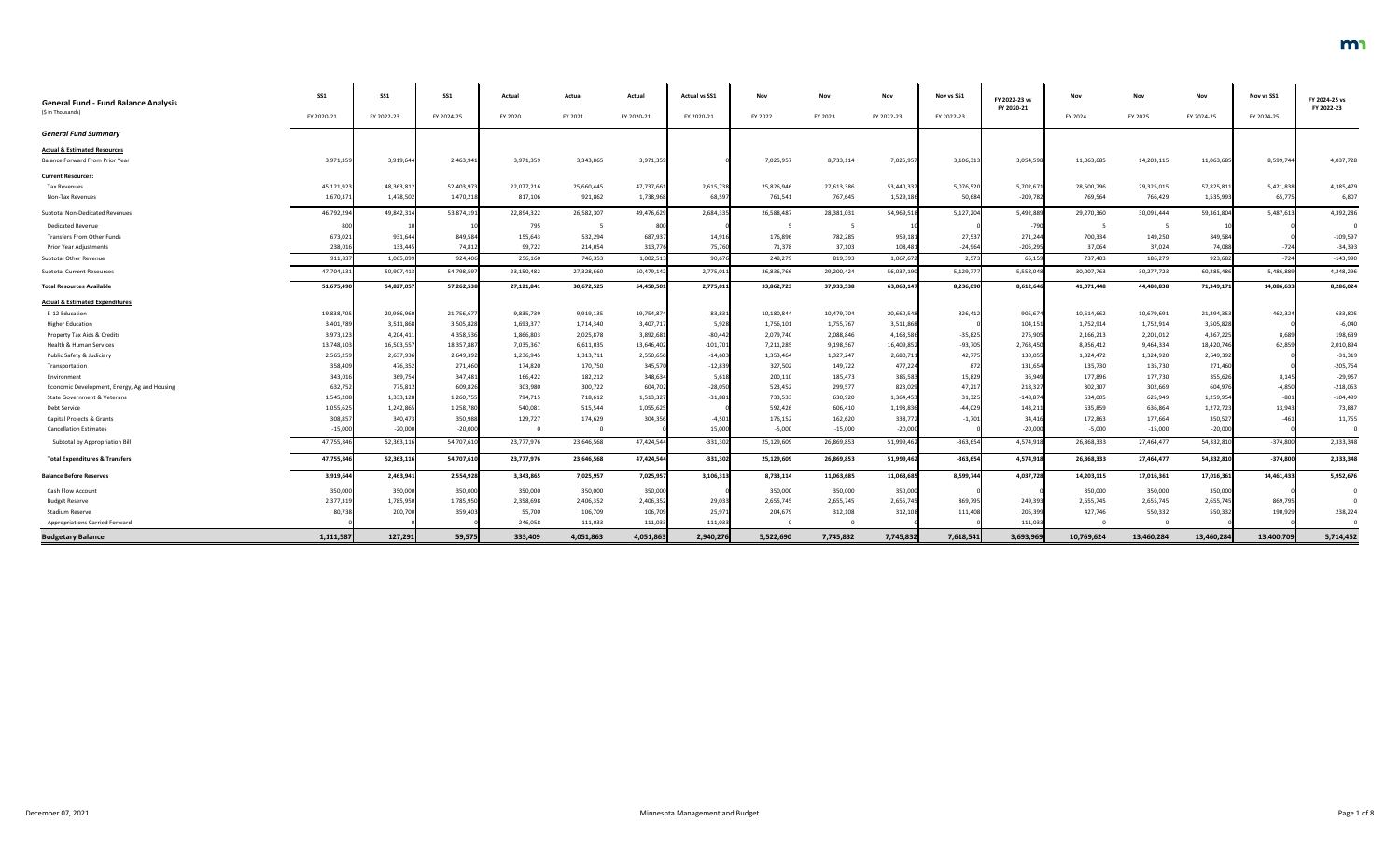| <b>General Fund - Fund Balance Analysis</b><br>(\$ in Thousands) | <b>SS1</b> | <b>SS1</b>      | <b>SS1</b>     | Actual       | Actual        | Actual         | Actual vs SS1 | Nov           | Nov           | Nov             | Nov vs SS1 | FY 2022-23 vs<br>FY 2020-21 | Nov           | Nov           | Nov             | Nov vs SS1 | FY 2024-25 vs<br>FY 2022-23 |
|------------------------------------------------------------------|------------|-----------------|----------------|--------------|---------------|----------------|---------------|---------------|---------------|-----------------|------------|-----------------------------|---------------|---------------|-----------------|------------|-----------------------------|
|                                                                  | FY 2020-21 | FY 2022-23      | FY 2024-25     | FY 2020      | FY 2021       | FY 2020-21     | FY 2020-21    | FY 2022       | FY 2023       | FY 2022-23      | FY 2022-23 |                             | FY 2024       | FY 2025       | FY 2024-25      | FY 2024-25 |                             |
| <b>Non-Dedicated Revenue</b>                                     |            |                 |                |              |               |                |               |               |               |                 |            |                             |               |               |                 |            |                             |
| <b>Tax Revenues:</b>                                             |            |                 |                |              |               |                |               |               |               |                 |            |                             |               |               |                 |            |                             |
| Individual Income                                                | 24,663,829 | 26,741,700      | 29,203,500     | 12,094,129   | 14,103,660    | 26,197,789     | 1,533,960     | 14,005,600    | 15,443,900    | 29,449,500      | 2,707,800  | 3,251,711                   | 16,289,300    | 16,826,600    | 33,115,900      | 3,912,400  | 3,666,400                   |
| Corporate Income                                                 | 3,311,61   | 3,080,967       | 3,311,936      | 1,580,275    | 2,387,370     | 3,967,645      | 656,030       | 2,291,860     | 2,038,520     | 4,330,380       | 1,249,413  | 362,735                     | 1,826,549     | 1,787,488     | 3,614,037       | 302,101    | $-716,343$                  |
| Sales Tax-General                                                | 11,578,345 | 12,789,778      | 13,940,781     | 5,745,504    | 6,169,363     | 11,914,867     | 336,522       | 6,516,379     | 7,094,445     | 13,610,824      | 821,046    | 1,695,957                   | 7,320,922     | 7,597,246     | 14,918,168      | 977,387    | 1,307,344                   |
| <b>Statewide Property Tax</b>                                    | 1,558,344  | 1,530,696       | 1,496,322      | 753,318      | 803,134       | 1,556,452      | $-1,892$      | 774,232       | 764,171       | 1,538,403       | 7,707      | $-18,049$                   | 748,456       | 748,637       | 1,497,093       | 771        | $-41,310$                   |
| Estate & Gift Tax                                                | 325,039    | 344,500         | 388,700        | 146,739      | 208,231       | 354,970        | 29,931        | 202,500       | 211,300       | 413,800         | 69,300     | 58,830                      | 227,800       | 244,300       | 472,100         | 83,400     | 58,300                      |
| Liquor, Wine, Beer                                               | 194,879    | 204,480         | 214,810        | 94,239       | 101,424       | 195,663        | 784           | 102,420       | 105,180       | 207,600         | 3,120      | 11,937                      | 107,710       | 110,310       | 218,020         | 3,210      | 10,420                      |
| Cigarette & Tobacco Products                                     | 1,167,552  | 1,163,610       | 1,159,010      | 581,022      | 593,184       | 1,174,206      | 6,654         | 590,240       | 592,130       | 1,182,370       | 18,760     | 8,164                       | 590,730       | 589,680       | 1,180,410       | 21,400     | $-1,960$                    |
| <b>Taconite Occupation</b>                                       | 24,754     | 27,400          | 30,000         | 15,654       | 9,470         | 25,124         | 370           | 16,800        | 15,500        | 32,300          | 4,900      | 7,176                       | 15,500        | 15,500        | 31,000          | 1,000      | $-1,300$                    |
| Mortgage Registry Tax                                            | 391,324    | 362,529         | 332,712        | 170,364      | 246,027       | 416,391        | 25,067        | 210,383       | 190,589       | 400,972         | 38,443     | $-15,419$                   | 180,234       | 169,492       | 349,726         | 17,014     | $-51,246$                   |
| Deed Transfer Tax                                                | 293,945    | 322,567         | 323,986        | 134,582      | 164,412       | 298,994        | 5,049         | 187,590       | 186,692       | 374,282         | 51,715     | 75,288                      | 187,696       | 194,079       | 381,775         | 57,789     | 7,493                       |
| <b>Insurance Gross Earnings</b>                                  | 860,61     | 939,336         | 1,042,198      | 416,845      | 443,075       | 859,920        | $-696$        | 443,843       | 459,492       | 903,335         | $-36,001$  | 43,415                      | 470,514       | 481,478       | 951,992         | $-90,206$  | 48,657                      |
| Controlled Substance Tax                                         |            | 10 <sup>c</sup> |                | - 0          |               |                |               |               |               |                 |            |                             |               |               |                 |            | $\mathbf 0$                 |
| <b>Other Gross Earnings</b><br>Lawful Gambling Taxes             | 172,984    | 239,068         | 100<br>278,458 | 53<br>78,599 | 54<br>119,682 | 107<br>198,281 | 25,297        | 50<br>156,750 | 50<br>166,250 | 100<br>323,000  | 83,932     | 124,719                     | 50<br>174,550 | 50<br>181,450 | 100<br>356,000  | 77,542     | 33,000                      |
| <b>Medical Assistance Surcharges</b>                             | 589,135    | 627,477         | 691,856        | 272,736      | 318,324       | 591,060        | 1,925         | 333,797       | 350,365       | 684,162         | 56,685     | 93,102                      | 365,983       | 383,903       | 749,886         | 58,030     | 65,724                      |
| All Other Tax Refunds                                            | $-10,546$  | $-10,406$       | $-10,406$      | $-6,843$     | $-6,965$      | $-13,808$      | $-3,262$      | $-5,503$      | $-5,203$      | $-10,706$       | $-300$     | 3,102                       | $-5,203$      | $-5,203$      | $-10,406$       |            | 300                         |
| <b>Subtotal Tax Revenues</b>                                     | 45,121,923 | 48,363,812      | 52,403,973     | 22,077,216   | 25,660,445    | 47,737,661     | 2,615,738     | 25,826,946    | 27,613,386    | 53,440,332      | 5,076,520  | 5,702,671                   | 28,500,796    | 29,325,015    | 57,825,811      | 5,421,838  | 4,385,479                   |
| <b>Non-Tax Revenues:</b>                                         |            |                 |                |              |               |                |               |               |               |                 |            |                             |               |               |                 |            |                             |
|                                                                  |            |                 |                |              |               |                |               |               |               |                 |            |                             |               |               |                 |            |                             |
| Investment Income                                                | 96,055     | 44,000          | 44,000         | 74,055       | 20,564        | 94,619         | $-1,436$      | 26,600        | 26,600        | 53,200          | 9,200      | $-41,419$                   | 26,600        | 26,600        | 53,200          | 9,200      | $\mathbf{0}$                |
| Lottery Revenue                                                  | 147,13     | 123,920         | 123,968        | 70,752       | 85,379        | 156,131        | 9,000         | 70,673        | 74,556        | 145,229         | 21,309     | $-10,902$                   | 77,330        | 77,330        | 154,660         | 30,692     | 9,431                       |
| <b>Tobacco Settlements</b>                                       | 391,344    | 327,746         | 321,488        | 152,282      | 254,190       | 406,472        | 15,128        | 164,109       | 163,637       | 327,746         |            | $-78,726$                   | 161,613       | 159,875       | 321,488         |            | $-6,258$                    |
| Fees:                                                            |            |                 |                |              |               |                |               |               |               |                 |            |                             |               |               |                 |            |                             |
| <b>Departmental Earnings</b>                                     | 422,938    | 424,023         | 428,468        | 213,869      | 215,186       | 429,055        | 6,117         | 216,750       | 220,658       | 437,408         | 13,385     | 8,353                       | 222,262       | 222,184       | 444,446         | 15,978     | 7,038                       |
| <b>DHS MSOP Collections</b>                                      | 30,399     | 29,13           | 29,622         | 16,399       | 15,886        | 32,285         | 1,886         | 14,300        | 14,800        | 29,100          |            | $-3,185$                    | 14,800        | 14,800        | 29,600          |            | 500                         |
| DHS SOS Collections                                              | 176,274    | 188,015         | 191,172        | 92,124       | 95,723        | 187,847        | 11,573        | 83,950        | 89,850        | 173,800         | $-14,215$  | $-14,047$                   | 89,850        | 89,850        | 179,700         | $-11,472$  | 5,900                       |
| Fines & Surcharges                                               | 136,890    | 147,454         | 136,704        | 66,379       | 66,813        | 133,192        | $-3,698$      | 77,816        | 80,558        | 158,374         | 10,920     | 25,182                      | 79,580        | 78,803        | 158,383         | 21,679     |                             |
| <b>Subtotal Fees</b>                                             | 766,501    | 788,629         | 785,966        | 388,771      | 393,608       | 782,379        | 15,878        | 392,816       | 405,866       | 798,682         | 10,053     | 16,303                      | 406,492       | 405,637       | 812,129         | 26,163     | 13,447                      |
| <b>Other Non-Dedicated Revenue:</b>                              |            |                 |                |              |               |                |               |               |               |                 |            |                             |               |               |                 |            |                             |
| All Other Non-Dedicated Revenue                                  | 269,340    | 194,207         | 194,796        | 131,246      | 168,121       | 299,367        | 30,027        | 107,343       | 96,986        | 204,329         | 10,122     | $-95,038$                   | 97,529        | 96,987        | 194,516         | $-280$     | $-9,813$                    |
| Subtotal Other Non-Dedicated Revenue                             | 269,340    | 194,207         | 194,796        | 131,246      | 168,121       | 299,367        | 30,027        | 107,343       | 96,986        | 204,329         | 10,122     | $-95,038$                   | 97,529        | 96,987        | 194,516         | $-280$     | $-9,813$                    |
| <b>Subtotal Non-Tax Revenues</b>                                 | 1,670,37   | 1,478,502       | 1,470,218      | 817,106      | 921,862       | 1,738,968      | 68,597        | 761,541       | 767,645       | 1,529,186       | 50,684     | $-209,782$                  | 769,564       | 766,429       | 1,535,993       | 65,775     | 6,807                       |
| <b>Total Net Non-Dedicated Revenue</b>                           | 46,792,294 | 49,842,314      | 53,874,191     | 22,894,322   | 26,582,307    | 49,476,629     | 2,684,335     | 26,588,487    | 28,381,031    | 54,969,518      | 5,127,204  | 5,492,889                   | 29,270,360    | 30,091,444    | 59,361,804      | 5,487,613  | 4,392,286                   |
| <b>Dedicated Revenue</b>                                         |            |                 |                |              |               |                |               |               |               |                 |            |                             |               |               |                 |            |                             |
| All Other Dedicated Revenues                                     | 800        |                 |                | 795          |               | -800           |               |               |               |                 |            | -790                        |               |               |                 |            |                             |
| <b>Total Dedicated Revenue</b>                                   | 800        | 10 <sup>1</sup> | 10             | 795          |               | 800            |               |               |               | 10 <sup>1</sup> |            | $-790$                      | 5             |               | 10 <sup>1</sup> |            |                             |
| <b>Transfers From Other Funds</b>                                |            |                 |                |              |               |                |               |               |               |                 |            |                             |               |               |                 |            |                             |
| Special Revenue Funds                                            | 12,868     | 5,619           | 5,618          | 3,003        | 48,545        | 51,548         | 38,680        | 2,751         | 2,868         | 5,619           |            | $-45,929$                   | 2,751         | 2,867         | 5,618           |            |                             |
| All Other Transfers                                              | 38,76      | 21,272          | 21,404         | 13,049       | 18,498        | 31,547         | $-7,215$      | 20,962        | 10,636        | 31,598          | 10,326     |                             | 10,702        | 10,702        | 21,404          |            | $-10,194$                   |
| Laws 1997, Transfers In                                          | 15,980     | 15,872          | 15,872         | 8,044        | 8,039         | 16,083         | 103           | 7,936         | 7,936         | 15,872          |            |                             | 7,936         | 7,936         | 15,872          |            |                             |
| M.S 16B.24 - Admin FR&R Transfers                                | 9,16       | 9,16            | 9,164          | 4,588        | 4,577         | 9,165          |               | 4,582         | 4,582         | 9,164           |            |                             | 4,582         | 4,582         | 9,164           |            |                             |
| Laws 2008, Transfers In                                          |            |                 |                | 77           | 77            | 154            |               |               |               |                 |            |                             |               |               |                 |            |                             |
| Laws 2010, Transfers In                                          |            | -33'            | 344            | 569          | 194           | 763            |               | 163           | 172           |                 |            |                             | 172           | 172           |                 |            |                             |
| M.S 16A. 724 - Tr fr HCAF Fund                                   | 244,000    | 244,000         | 244,000        | 122,000      | 122,000       | 244,000        |               | 122,000       | 122,000       | 244,000         |            |                             | 122,000       | 122,000       | 244,000         |            |                             |
| Laws 2015, Transfers In                                          | 1,983      | 1,982           | 1,982          | 991          | 992           | 1,983          |               | 991           | 991           | 1,982           |            |                             | 991           | 991           | 1.982           |            |                             |
| Laws 2019, Transfers In                                          | 150,761    |                 |                | 3,322        | 147,439       | 150,761        |               |               |               |                 |            | $-150,761$                  |               |               |                 |            |                             |
| Laws 2020, Transfers In                                          | 198,386    |                 |                |              | 181,551       | 181,551        | $-16,835$     | 17,211        |               | 17,211          | 17,211     | $-164,340$                  |               |               |                 |            | $-17,211$                   |
| Laws 2021, Transfer In                                           | 179        | 633,400         | 551,200        | - റ          | 382           | 382            | 203           | 300           | 633,100       | 633,400         |            | 633,018                     | 551,200       |               | 551,200         |            | $-82,200$                   |

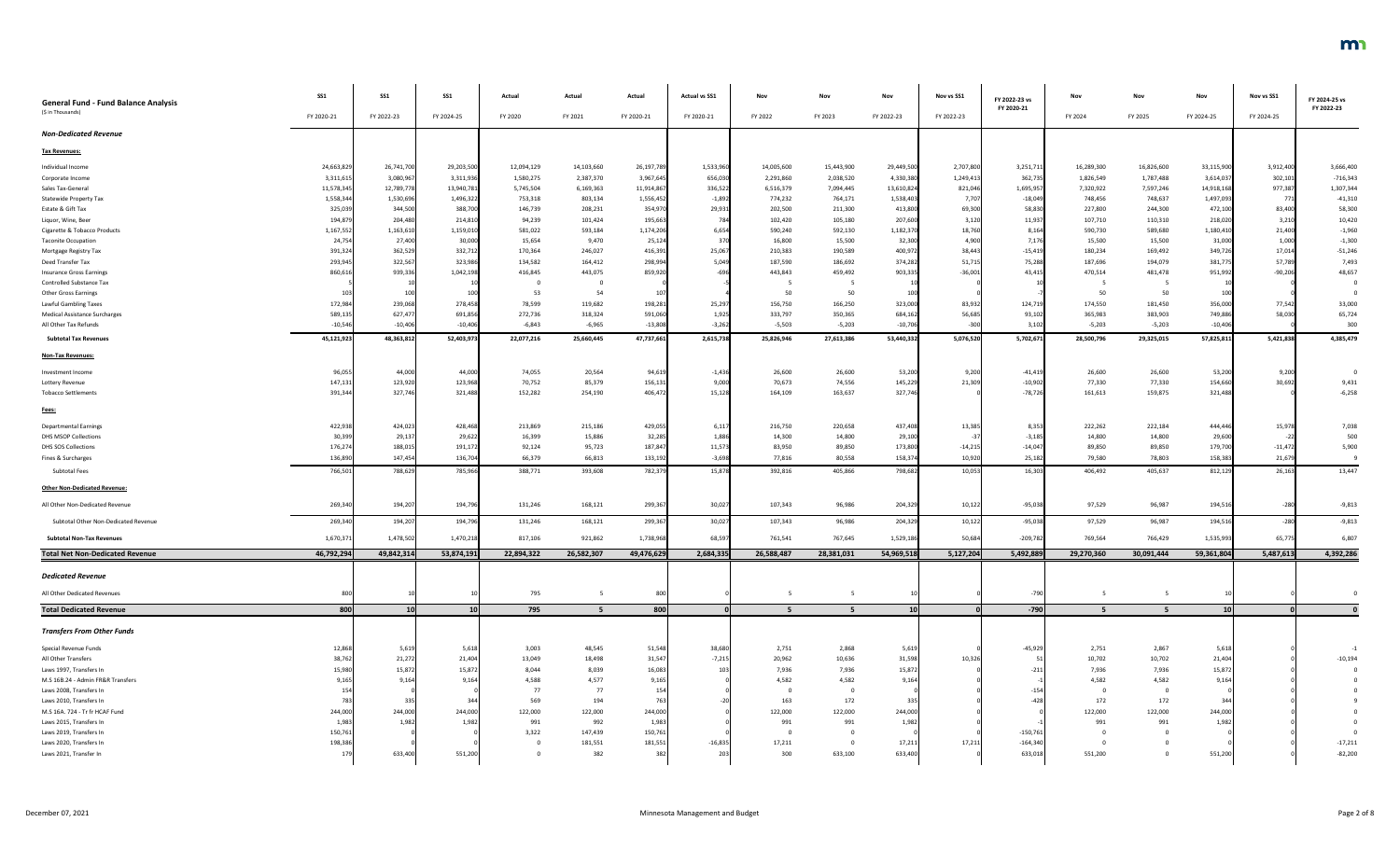| FY 2024-25 vs |  |  |                   |  |
|---------------|--|--|-------------------|--|
|               |  |  | <b>FY 2022-23</b> |  |

| FY 2022-23 |
|------------|
| $-109,597$ |
|            |
| $-34,393$  |
|            |
|            |
|            |
| 205,506    |
| 2,716      |
| 208,222    |
| 24,137     |
| 2,692      |
| 1,949      |
| $-16,632$  |
| 12,146     |
|            |
| 411,822    |
| $-8,114$   |
| 12,284     |
| 0          |
| 2,304      |
| $-79$      |
| -10        |
| 418,207    |
| $-5,213$   |
| 39         |
| 273        |
| 131        |
| 633.805    |
|            |

| -579     |
|----------|
| $-2,800$ |
| $-2,661$ |
| 0        |
|          |

| 105,500    |
|------------|
| 13,700     |
| 1,670      |
| 2,180      |
| 123,050    |
|            |
| 0          |
| $-2,600$   |
| 0          |
| $-5,516$   |
| 345        |
| 0          |
| 0          |
| 0          |
| 0          |
| 0          |
| <b>245</b> |

| <b>General Fund - Fund Balance Analysis</b>                                                          | <b>SS1</b> | <b>SS1</b> | <b>SS1</b> | Actual    | Actual    | Actual     | <b>Actual vs SS1</b> | Nov        | Nov        | Nov        | Nov vs SS1 | FY 2022-23 vs<br>FY 2020-21 | Nov        | Nov        | Nov        | Nov vs SS1 | FY 2024-25 vs<br>FY 2022-23 |
|------------------------------------------------------------------------------------------------------|------------|------------|------------|-----------|-----------|------------|----------------------|------------|------------|------------|------------|-----------------------------|------------|------------|------------|------------|-----------------------------|
| (\$ in Thousands)                                                                                    | FY 2020-21 | FY 2022-23 | FY 2024-25 | FY 2020   | FY 2021   | FY 2020-21 | FY 2020-21           | FY 2022    | FY 2023    | FY 2022-23 | FY 2022-23 |                             | FY 2024    | FY 2025    | FY 2024-25 | FY 2024-25 |                             |
| <b>Total Transfers From Other Funds</b>                                                              | 673,021    | 931,644    | 849,584    | 155,643   | 532,294   | 687,937    | 14,916               | 176,896    | 782,285    | 959,181    | 27,537     | 271,244                     | 700,334    | 149,250    | 849,584    |            | $-109,597$                  |
|                                                                                                      | 238,016    | 133,445    | 74,812     | 99,722    | 214,054   | 313,776    | 75,760               | 71,378     | 37,103     | 108,481    | $-24,964$  | $-205,295$                  | 37,064     | 37,024     | 74,088     | $-724$     | $-34,393$                   |
| <b>Prior Year Adjustments</b>                                                                        |            |            |            |           |           |            |                      |            |            |            |            |                             |            |            |            |            |                             |
| <b>E-12 Education</b>                                                                                |            |            |            |           |           |            |                      |            |            |            |            |                             |            |            |            |            |                             |
| <b>General Education</b>                                                                             | 14,746,638 | 15,373,793 | 15,629,180 | 7,338,212 | 7,329,380 | 14,667,592 | $-79,04$             | 7,477,564  | 7,678,778  | 15,156,342 | $-217,451$ | 488,750                     | 7,702,136  | 7,659,712  | 15,361,848 | $-267,332$ | 205,506                     |
| <b>Other General Education Programs</b>                                                              | 85,999     | 90,467     | 95,515     | 41,968    | 43,626    | 85,594     | $-40$                | 44,179     | 43,840     | 88,01      | $-2,448$   | 2,425                       | 45,051     | 45,684     | 90,735     | $-4,780$   | 2,716                       |
| <b>Subtotal General Education</b>                                                                    | 14,832,637 | 15,464,260 | 15,724,695 | 7,380,180 | 7,373,006 | 14,753,186 | $-79,451$            | 7,521,743  | 7,722,618  | 15,244,361 | $-219,899$ | 491,175                     | 7,747,187  | 7,705,396  | 15,452,583 | $-272,112$ | 208,222                     |
| <b>Choice Programs</b>                                                                               | 363,542    | 389,487    | 417,702    | 174,962   | 182,374   | 357,336    | $-6,206$             | 185,572    | 192,792    | 378,364    | $-11,123$  | 21,028                      | 198,474    | 204,027    | 402,501    | $-15,201$  | 24,137                      |
| Indian Programs                                                                                      | 26,588     | 30,365     | 33,102     | 12,979    | 14,178    | 27,157     | -56                  | 14,890     | 15,712     | 30,602     | 237        | 3,445                       | 16,342     | 16,952     | 33,294     |            | 2,692                       |
| Innovation & Accountability                                                                          | 203,195    | 199,600    | 201,186    | 101,778   | 102,673   | 204,451    | 1,256                | 99,503     | 99,289     | 198,792    |            | $-5,65$                     | 100,403    | 100,338    | 200,741    | $-445$     | 1,949                       |
| Special Student & Teacher Programs                                                                   | 154,050    | 168,57     | 153,429    | 82,370    | 86,283    | 168,653    | 14,603               | 87,971     | 80,600     | 168,571    |            | $-8$                        | 76,066     | 75,873     | 151,939    | $-1,490$   | $-16,632$                   |
| <b>Subtotal Education Excellence</b>                                                                 | 747,375    | 788,023    | 805,419    | 372,089   | 385,508   | 757,597    | 10,222               | 387,936    | 388,393    | 776,329    | $-11,694$  | 18,732                      | 391,285    | 397,190    | 788,475    | $-16,944$  | 12,146                      |
| <b>Special Education</b>                                                                             | 3,326,084  | 3,784,310  | 4,271,547  | 1,598,463 | 1,715,841 | 3,314,304  | $-11,780$            | 1,811,957  | 1,903,022  | 3,714,979  | $-69,331$  | 400,675                     | 2,012,324  | 2,114,477  | 4,126,801  | $-144,746$ | 411,822                     |
| Facilities & Technology                                                                              | 304,386    | 279,734    | 279,519    | 163,405   | 140,414   | 303,819    | $-567$               | 139,796    | 137,137    | 276,933    | $-2,801$   | $-26,886$                   | 135,238    | 133,581    | 268,819    | $-10,700$  | $-8,114$                    |
| <b>Nutrition Programs</b>                                                                            | 37,163     | 59,27      | 61,231     | 28,481    | 8,682     | 37,163     |                      | 15,388     | 27,312     | 42,700     | $-16,577$  | 5,537                       | 27,399     | 27,585     | 54,984     | $-6,24$    | 12,284                      |
| Library Programs                                                                                     | 36,140     | 36,140     | 36,140     | 18,070    | 18,028    | 36,098     |                      | 18,070     | 18,070     | 36,140     |            |                             | 18,070     | 18,070     | 36,140     |            |                             |
| Early Childhood & Family Support                                                                     | 347,850    | 350,549    | 351,738    | 175,670   | 172,494   | 348,164    | 31                   | 173,740    | 175,115    | 348,855    | $-1,694$   |                             | 175,449    | 175,710    | 351,159    |            | 2,304                       |
| Community Ed & Prevention                                                                            | 2,125      | 1,897      | 1,818      | 1,108     | 1,013     | 2,121      |                      | 961        | 936        | 1,897      |            | $-22$                       | 922        | 896        | 1,818      |            | $-79$                       |
| Self-Sufficiency & Lifelong Learning                                                                 | 102,153    | 108,209    | 114,760    | 50,295    | 51,384    | 101,679    | $-474$               | 51,889     | 51,885     | 103,774    | $-4,435$   | 2,095                       | 51,883     | 51,881     | 103,764    | $-10,996$  |                             |
| Subtotal E-12 Education Aids                                                                         | 4,155,901  | 4,620,11   | 5,116,753  | 2,035,492 | 2,107,856 | 4,143,348  | $-12,553$            | 2,211,801  | 2,313,477  | 4,525,278  | $-94,838$  | 381,930                     | 2,421,285  | 2,522,200  | 4,943,485  | $-173,268$ | 418,207                     |
| Education, Dept of                                                                                   | 51,573     | 57,124     | 51,930     | 23,750    | 25,956    | 49,706     | $-1,86$              | 30,856     | 26,287     | 57,143     |            | 7,437                       | 25,965     | 25,965     | 51,930     |            | $-5,213$                    |
| Prof Educator Licensing Std Bd.                                                                      | 9,111      | 14,131     | 14,170     | 4,345     | 4,780     | 9,125      |                      | 7,046      | 7,085      | 14,131     |            | 5,006                       | 7,085      | 7,085      | 14,170     |            |                             |
| <b>Minn State Academies</b>                                                                          | 27,533     | 28,37      | 28,646     | 13,194    | 14,246    | 27,440     |                      | 14,056     | 14,317     | 28,373     |            | -93.                        | 14,323     | 14,323     | 28,646     |            |                             |
| Perpich Center for Arts Education                                                                    | 14,575     | 14,933     | 15,064     | 6,689     | 7,783     | 14,472     | $-10$                | 7,406      | 7,527      | 14,933     |            |                             | 7,532      | 7,532      | 15,064     |            |                             |
| <b>Total E-12 Education</b>                                                                          | 19,838,705 | 20,986,960 | 21,756,677 | 9,835,739 | 9,919,135 | 19,754,874 | $-83,831$            | 10,180,844 | 10,479,704 | 20,660,548 | $-326,412$ | 905,674                     | 10,614,662 | 10,679,691 | 21,294,353 | $-462,324$ | 633,805                     |
| <b>Higher Education</b>                                                                              |            |            |            |           |           |            |                      |            |            |            |            |                             |            |            |            |            |                             |
| Office of Higher Education                                                                           | 533,677    | 545,971    | 545,392    | 263,681   | 275,924   | 539,605    | 5,928                | 271,702    | 274,269    | 545,971    |            | 6,366                       | 272,696    | 272,696    | 545,392    |            | -579                        |
| University of Minnesota                                                                              | 1,341,072  | 1,381,312  | 1,378,512  | 669,666   | 671,406   | 1,341,072  |                      | 690,656    | 690,656    | 1,381,312  |            | 40,240                      | 689,256    | 689,256    | 1,378,512  |            | $-2,800$                    |
| MN State Colleges & Universities                                                                     | 1,524,338  | 1,581,883  | 1,579,222  | 758,679   | 765,659   | 1,524,338  |                      | 792,392    | 789,491    | 1,581,883  |            | 57,545                      | 789,611    | 789,611    | 1,579,222  |            | $-2,661$                    |
| Mayo Foundation                                                                                      | 2,702      | 2,702      | 2,702      | 1,351     | 1,351     | 2,702      |                      | 1,351      | 1,351      | 2,702      |            |                             | 1,351      | 1,351      | 2,702      |            |                             |
| <b>Total Higher Education</b>                                                                        | 3,401,789  | 3,511,868  | 3,505,828  | 1,693,377 | 1,714,340 | 3,407,717  | 5,928                | 1,756,101  | 1,755,767  | 3,511,868  |            | 104,151                     | 1,752,914  | 1,752,914  | 3,505,828  |            | $-6,040$                    |
| <b>Property Tax Aids &amp; Credits</b>                                                               |            |            |            |           |           |            |                      |            |            |            |            |                             |            |            |            |            |                             |
| <b>Property Tax Refunds:</b>                                                                         |            |            |            |           |           |            |                      |            |            |            |            |                             |            |            |            |            |                             |
| Homestead Credit Refund                                                                              | 1,114,667  | 1,215,500  | 1,295,200  | 531,467   | 576,390   | 1,107,857  | $-6,810$             | 590,200    | 616,500    | 1,206,700  | $-8,800$   | 98,843                      | 645,300    | 666,900    | 1,312,200  | 17,000     | 105,500                     |
| Renters Property Tax Refund                                                                          | 455,788    | 481,000    | 488,380    | 229,888   | 225,736   | 455,624    | $-164$               | 225,300    | 227,500    | 452,800    | $-28,200$  | $-2,824$                    | 232,600    | 233,900    | 466,500    | $-21,880$  | 13,700                      |
| Special Property Tax Refund                                                                          | 21,842     | 6,600      | 10,000     | 10,722    | 10,877    | 21,599     | $-243$               | 2,930      | 8,400      | 11,330     | 4,730      | $-10,269$                   | 6,500      | 6,500      | 13,000     | 3,000      | 1,670                       |
| Sustainable Forest Incentive Payments                                                                | 24,169     | 26,090     | 28,240     | 11,876    | 12,508    | 24,384     | 215                  | 12,990     | 13,510     | 26,500     |            | 2,116                       | 14,060     | 14,620     | 28,680     | 440        | 2,180                       |
| Subtotal Property Tax Refunds                                                                        | 1,616,466  | 1,729,190  | 1,821,820  | 783,953   | 825,511   | 1,609,464  | $-7,002$             | 831,420    | 865,910    | 1,697,330  | $-31,860$  | 87,866                      | 898,460    | 921,920    | 1,820,380  | $-1,440$   | 123,050                     |
| <b>Political Contribution Refunds</b>                                                                | 6,207      | 6,500      | 6,500      | 2,707     | 3,220     | 5,927      | $-280$               | 3,000      | 3,500      | 6,500      |            |                             | 3,000      | 3,500      | 6,500      |            |                             |
| Tax Refund Interest                                                                                  | 45,138     | 27,300     | 26,500     | 25,738    | 16,180    | 41,918     | $-3,220$             | 15,650     | 12,750     | 28,400     | 1,100      | $-13,51$                    | 12,850     | 12,950     | 25,800     |            | $-2,600$                    |
| Local Government Aid (City Aid)                                                                      | 1,018,490  | 1,128,796  | 1,128,796  | 457,137   | 561,353   | 1,018,490  |                      | 564,398    | 564,398    | 1,128,796  |            | 110,306                     | 564,398    | 564,398    | 1,128,796  |            |                             |
| 21, SS1, CH 14 One-time Supplemental Local Government Aid                                            |            | 5,053      |            |           |           |            |                      |            | 5,516      | 5,516      |            | 5,516                       |            |            |            |            | $-5,516$                    |
| County Program Aid                                                                                   | 494,174    | 527,983    | 527,908    | 233,958   | 260,216   | 494,174    |                      | 263,971    | 264,012    | 527,983    |            | 33,80                       | 264,374    | 263,954    | 528,328    |            |                             |
| MMB Public Defender Aid (TR OUT)                                                                     |            |            |            |           |           |            |                      |            |            |            |            |                             |            |            |            |            |                             |
| 21, SS1, CH 14, Public Defense Board Public Defender Aid (TR OUT)<br>MMB Local Impact Notes (TR OUT) |            | 1,000      | 1,000      |           |           |            |                      | 500        | 500        | 1.000      |            | 1,000                       | 500        | 500        | 1,000      |            |                             |
| 21, SS1, CH 12, LBO Local Impact Notes (TR OUT)                                                      |            |            |            |           |           |            |                      | 207        | 207        |            |            |                             | 207        | 207        |            |            |                             |
| MDE Local Impact Notes (TR OUT)                                                                      |            |            |            |           |           |            |                      |            |            |            |            |                             |            |            |            |            |                             |
| County Program Aid                                                                                   | 494,174    | 529,411    | 529,336    | 233,958   | 260,216   | 494,174    |                      | 264,685    | 264,726    | 529,411    |            | 35,237                      | 265,088    | 264,668    | 529,756    | 420        | 345                         |

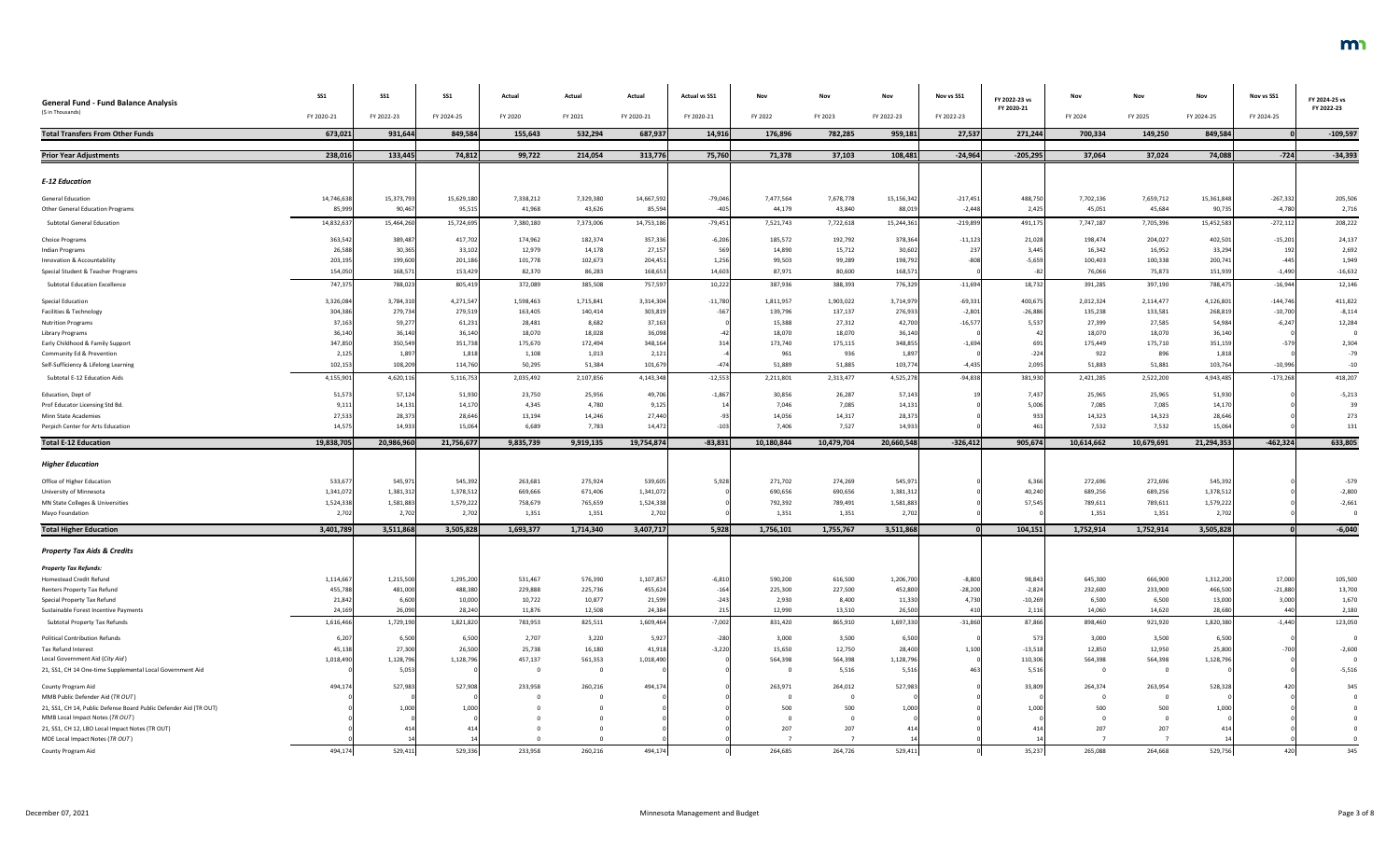| 40,000       |
|--------------|
| $-29,355$    |
| 0<br>5,902   |
| 0            |
| 0            |
| $\mathbf{0}$ |
| 0            |
| 2,114        |
| 214          |
| 880          |
| 96           |
| 976          |
| 0            |
| 0            |
|              |
| -6           |
| 0            |
|              |
| 393          |
| 1,332        |
|              |
| $-453$       |
| $-1,306$     |
| 55,155       |
|              |
| -5           |
| 0            |
| 217          |
|              |
| $-107$       |
| $-65$        |
| 15,519       |
| 4,149        |
| 590          |
| 0<br>0       |
| 0            |
| $-4$         |
| 0            |
|              |
| $-545$       |
| $-1,621$     |
|              |
| $-21$        |
| 75           |
|              |
| 0            |
| 0            |
| 0            |
| O            |
|              |

| <b>General Fund - Fund Balance Analysis</b>                     | <b>SS1</b> | <b>SS1</b> | <b>SS1</b> | Actual  | Actual  | Actual     | <b>Actual vs SS1</b> | Nov     | Nov      | Nov        | Nov vs SS1 | FY 2022-23 vs<br>FY 2020-21 | Nov      | Nov      | Nov        | Nov vs SS1 | FY 2024-25 vs<br>FY 2022-23 |
|-----------------------------------------------------------------|------------|------------|------------|---------|---------|------------|----------------------|---------|----------|------------|------------|-----------------------------|----------|----------|------------|------------|-----------------------------|
| (\$ in Thousands)                                               | FY 2020-21 | FY 2022-23 | FY 2024-25 | FY 2020 | FY 2021 | FY 2020-21 | FY 2020-21           | FY 2022 | FY 2023  | FY 2022-23 | FY 2022-23 |                             | FY 2024  | FY 2025  | FY 2024-25 | FY 2024-25 |                             |
| 21, SS1, CH 14 Local Homeless Prevention Aid to Counties        |            |            | 40,000     |         |         |            |                      |         |          |            |            |                             | 20,000   | 20,000   | 40,000     |            | 40,000                      |
| 21, SS1, CH 14 One-time Local Government Assistance to Counties |            | 29,355     |            |         |         |            |                      | 29,355  |          | 29,355     |            | 29,355                      | - 0      |          |            |            | $-29,355$                   |
| Township Aid                                                    | 19,997     | 20,000     | 20,000     | 9,997   | 10,000  | 19,997     |                      | 10,000  | 10,000   | 20,000     |            |                             | 10,000   | 10,000   | 20,000     |            |                             |
| Payment in Lieu of Taxes - PILT                                 | 72,030     | 72,863     | 78,775     | 35,940  | 36,090  | 72,030     |                      | 36,581  | 36,806   | 73,387     | 524        | 1,357                       | 39,532   | 39,757   | 79,289     |            | 5,902                       |
| Aquatic Invasive Species Prevention Aid                         | 20,000     | 20,000     | 20,000     | 10,000  | 10,000  | 20,000     |                      | 10,000  | 10,000   | 20,000     |            |                             | 10,000   | 10,000   | 20,000     |            |                             |
|                                                                 |            |            |            |         |         |            |                      |         |          |            |            |                             |          |          |            |            |                             |
| Riparian Protection Aid to BWSR (TR OUT)                        | 1,490      | 1,490      | 1,490      | 745     | 745     | 1,490      |                      | 745     | 745      | 1,490      |            |                             | 745      | 745      | 1,490      |            |                             |
| Riparian Protection Aid Local Distribution                      | 14,510     | 14,510     | 14,510     | 7,255   | 7,255   | 14,510     |                      | 7,255   | 7,255    | 14,510     |            |                             | 7,255    | 7,255    | 14,510     |            |                             |
| <b>Riparian Protection Aid</b>                                  | 16,000     | 16,000     | 16,000     | 8,000   | 8,000   | 16,000     |                      | 8,000   | 8,000    | 16,000     |            |                             | 8,000    | 8,000    | 16,000     |            |                             |
| Indian Family Out-Of-Home Placement Aid                         | 10,000     | 9,337      | 10,000     | 5,000   | 5,000   | 10,000     |                      | 4,337   | 3,549    | 7,886      | $-1,451$   | $-2,114$                    | 5,000    | 5,000    | 10,000     |            | 2,114                       |
| Casino Aid to Counties                                          | 3,228      | 3,228      | 3,228      | 1,614   | 1,135   | 2,749      | -47                  | 1,400   | 1,614    | 3,014      | $-214$     | -26                         | 1,614    | 1,614    | 3,228      |            | 214                         |
|                                                                 |            |            |            |         |         |            |                      |         |          |            |            |                             |          |          |            |            |                             |
| State Taconite Aid to IRRR (TR OUT)                             | 7,517      | 7,112      | 8,168      | 3,721   | 3,796   | 7,517      |                      | 3,629   | 3,724    | 7,353      | 241        | $-164$                      | 4,003    | 4,230    | 8,233      |            | 880                         |
| State Taconite Aid Local Distribution                           | 8,575      | 8,147      | 8,298      | 4,298   | 4,281   | 8,579      |                      | 4,136   | 4,050    | 8,186      |            | $-393$                      | 4,107    | 4,175    | 8,282      |            |                             |
| State Taconite Aid                                              | 16,092     | 15,259     | 16,466     | 8,019   | 8,077   | 16,096     |                      | 7,765   | 7,774    | 15,539     | 280        | $-557$                      | 8,110    | 8,405    | 16,515     |            | 976                         |
| Production Property Transition Aid                              |            |            |            | 56      | 24      |            |                      |         |          |            |            |                             |          |          |            |            |                             |
| <b>Utility Valuation Transition Aid</b>                         |            |            |            |         |         |            |                      | 11      |          |            |            |                             |          | 12       |            |            |                             |
| <b>Disparity Reduction Aid</b>                                  |            |            |            |         |         |            |                      |         |          |            |            |                             |          |          |            |            |                             |
| School                                                          | 16,045     | 16,172     | 16,172     | 7,971   | 8,074   | 16,045     |                      | 8,029   | 8,023    | 16,052     | $-120$     |                             | 8,023    | 8,023    | 16,046     |            |                             |
| Non-School                                                      | 20,319     | 20,428     | 20,428     | 10,105  | 10,194  | 20,299     |                      | 10,110  | 10,110   | 20,220     | $-208$     |                             | 10,110   | 10,110   | 20,220     |            |                             |
|                                                                 |            |            |            |         |         |            |                      |         |          |            |            |                             |          |          |            |            |                             |
| Border City Disparity Reduction Credit                          |            |            |            |         |         |            |                      |         |          |            |            |                             |          |          |            |            |                             |
| School                                                          | 5,452      | 6,393      | 6,940      | 2,534   | 2,918   | 5,452      |                      | 3,236   | 3,326    | 6,562      | 169        | 1,110                       | 3,424    | 3,531    | 6,955      |            | 393                         |
| Non-School                                                      | 20,427     | 22,863     | 24,706     | 9,959   | 10,468  | 20,427     |                      | 10,848  | 11,174   | 22,022     | $-841$     | 1,595                       | 11,506   | 11,848   | 23,354     | $-1,352$   | 1,332                       |
| Agricultural Homestead Market Value Credit                      |            |            |            |         |         |            |                      |         |          |            |            |                             |          |          |            |            |                             |
| School                                                          | 17,072     | 16,223     | 16,192     | 8,635   | 8,429   | 17,064     |                      | 7,794   | 7,411    | 15,205     | $-1,018$   | $-1,859$                    | 7,376    | 7,376    | 14,752     | $-1,440$   | $-453$                      |
| Non-School                                                      | 57,369     | 54,786     | 54,786     | 28,912  | 28,448  | 57,360     |                      | 28,849  | 27,543   | 56,392     | 1,606      | $-968$                      | 27,543   | 27,543   | 55,086     | 300        | $-1,306$                    |
| School Building Bond Agricultural Credit                        | 92,994     | 130,768    | 164,743    | 37,852  | 55,838  | 93,690     | 696                  | 62,109  | 71,788   | 133,897    | 3,129      | 40,207                      | 92,087   | 96,965   | 189,052    | 24,309     | 55,155                      |
| <b>Agriculture Preservation Credit</b>                          |            |            |            |         |         |            |                      |         |          |            |            |                             |          |          |            |            |                             |
| School                                                          | 132        |            |            | 85      | 47      | 132        |                      |         |          |            |            | $-127$                      |          |          |            |            |                             |
|                                                                 |            |            |            |         |         |            |                      |         |          |            | $-120$     |                             |          |          |            |            |                             |
| Non-School                                                      | 319        | 120        | 120        | 202     | 117     | 319        |                      |         |          |            |            |                             |          |          |            |            |                             |
| Supplemental Taconite Homestead Credit                          | 10,788     | 10,950     | 11,170     | 5,394   | 5,394   | 10,788     |                      | 5,408   | 5,462    | 10,87      |            |                             | 5,516    | 5,571    | 11,087     |            |                             |
| Prior Year Credit Adjustment                                    |            |            |            |         |         |            |                      |         |          |            |            |                             |          |          |            |            |                             |
| School                                                          | 771        |            |            | 38      | 34      |            | $-69$                | 104     |          |            |            |                             |          |          |            |            | -107                        |
| Non-School                                                      | 233        |            |            | 148     | 653     | 80         | 56                   | 65      |          |            |            | $-736$                      |          |          |            |            | $-65$                       |
|                                                                 |            |            |            |         |         |            |                      |         |          |            |            |                             |          |          |            |            |                             |
| Police State Aid                                                | 165,423    | 180,170    | 196,750    | 81,241  | 84,184  | 165,425    |                      | 82,181  | 85,920   | 168,101    | $-12,069$  | 2,676                       | 89,790   | 93,830   | 183,620    | $-13,130$  | 15,519                      |
| Fire State Aid                                                  | 62,945     | 67,940     | 71,960     | 30,445  | 32,500  | 62,945     |                      | 34,211  | 35,240   | 69,451     | 1,511      | 6,506                       | 36,270   | 37,330   | 73,600     | 1,640      | 4,149                       |
| Fire Insurance Surcharge Aid                                    | 8,386      | 9,640      | 10,230     | 3,775   | 4,611   | 8,386      |                      | 4,750   | 4,890    | 9,640      |            | 1,254                       | 5,040    | 5,190    | 10,230     |            | 590                         |
| Police-Fire Retirement Supp Aid                                 | 30,995     | 31,000     | 31,000     | 15,495  | 15,500  | 30,995     |                      | 15,500  | 15,500   | 31,000     |            |                             | 15,500   | 15,500   | 31,000     |            |                             |
| Police/Fire Amortization Aid                                    | 5,458      | 5,458      | 5,458      | 2,729   | 2,729   | 5,458      |                      | 2,729   | 2,729    | 5,458      |            |                             | 2,729    | 2,729    | 5,458      |            |                             |
| Redirected Amortization Aid to SPTRFA/TRA                       | 4,188      | 4,188      | 4,188      | 2,094   | 2,094   | 4,188      |                      | 2,094   | 2,094    | 4,188      |            |                             | 2,094    | 2,094    | 4,188      |            |                             |
| Firefighter Supplemental Benefits Reimbursement                 | 1,212      | 1,224      | 1,224      | 606     | 637     | 1,243      |                      | 637     | 633      | 1,270      |            |                             | 633      | 633      | 1,266      |            |                             |
| PERA Pension Aid                                                | 13,900     |            |            | 13,900  |         | 13,900     |                      | $\cap$  | $\Omega$ |            |            | $-13,900$                   | $\Omega$ | $\Omega$ |            |            |                             |
| <b>Disaster Credit</b>                                          |            |            |            |         |         |            |                      |         |          |            |            |                             |          |          |            |            |                             |
| School                                                          |            | 611        |            | 28      |         |            |                      | 544     | 60       | 604        |            | 57                          | 28       | 31       |            |            | $-545$                      |
| Non-School                                                      |            | 1,842      | 184        | 72      |         |            |                      | 1,809   |          | 1,809      |            | 1,735                       | 94       | 94       |            |            | $-1,621$                    |
|                                                                 |            |            |            |         |         |            |                      |         |          |            |            |                             |          |          |            |            |                             |
| Local Option Disaster Abatement Reimbursement                   |            |            |            |         |         |            |                      |         |          |            |            |                             |          |          |            |            |                             |
| School                                                          | 525        | <b>106</b> |            |         | 337     | 337        | $-188$               | 48      | 23       |            |            | $-266$                      | 25       | 25       |            |            | $-21$                       |
| Non-School                                                      | 1,749      |            |            |         | 1,396   | 1,396      | $-35$                |         | 75       |            |            | $-1,321$                    | 75       | 75       |            |            |                             |
| Mahnomen Adjustments                                            |            |            |            |         |         |            |                      |         |          |            |            |                             |          |          |            |            |                             |
| School                                                          |            |            |            | 140     | 140     |            |                      | 140     | 140      |            |            |                             | 140      | 140      |            |            |                             |
| Non-School                                                      | 2,120      | 2,120      | 2,120      | 1,060   | 1,060   | 2,120      |                      | 1,060   | 1,060    | 2,120      |            |                             | 1,060    | 1,060    | 2,120      |            |                             |
| <b>Border City Reimbursement</b>                                |            |            |            |         |         |            |                      |         |          |            |            |                             |          |          |            |            |                             |
|                                                                 |            |            |            | 65      | 32      |            |                      | 32      | 32       |            |            |                             | 32       | 32       |            |            |                             |
| Taconite Aid Reimbursement                                      | 1,122      | 1,122      | 1,122      | 561     | 561     | 1,122      |                      | 561     | 561      | 1,122      |            |                             | 561      | 561      | 1,122      |            |                             |

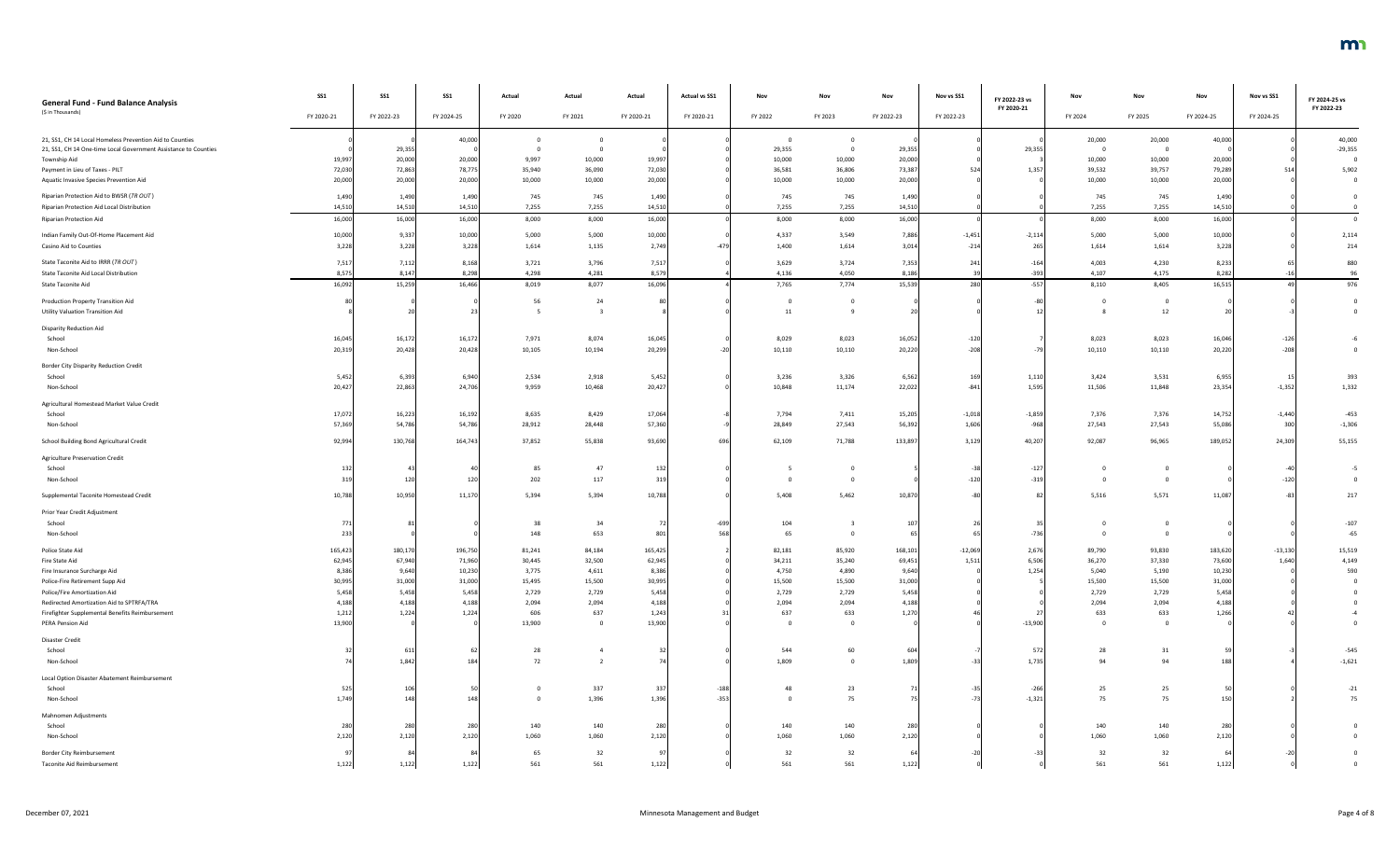

| 198,639  |
|----------|
| $-1,014$ |
| 0        |
| 0        |
| $-5,400$ |
| 0        |
| 0        |
| $-3,374$ |
| O        |

| $-38,440$ |
|-----------|
| 2,107,540 |
| $-56,244$ |
| 9,530     |
| 2,022,386 |
| 7,332     |
| 0         |
| $-12,811$ |
| 0         |
| O         |
| 0         |
| $-2,052$  |
| 16        |
| $-144$    |
| 11        |
| 0         |
| 0         |
| 0         |
| $-3,844$  |
| 2 በ1በ ጸዓ4 |

| <b>General Fund - Fund Balance Analysis</b><br>(\$ in Thousands)          | <b>SS1</b> | SS <sub>1</sub> | <b>SS1</b> | Actual    | Actual    | Actual     | <b>Actual vs SS1</b> | Nov       | Nov       | Nov        | Nov vs SS1 | FY 2022-23 vs<br>FY 2020-21 | Nov       | Nov       | Nov        | Nov vs SS1 | FY 2024-25 vs<br>FY 2022-23 |
|---------------------------------------------------------------------------|------------|-----------------|------------|-----------|-----------|------------|----------------------|-----------|-----------|------------|------------|-----------------------------|-----------|-----------|------------|------------|-----------------------------|
|                                                                           | FY 2020-21 | FY 2022-23      | FY 2024-25 | FY 2020   | FY 2021   | FY 2020-21 | FY 2020-21           | FY 2022   | FY 2023   | FY 2022-23 | FY 2022-23 |                             | FY 2024   | FY 2025   | FY 2024-25 | FY 2024-25 |                             |
| Performance Measurement Reimbursement                                     | 924        | 925             | 93'        | 466       | 458       | 924        |                      | 497       | 497       | 994        |            |                             | 497       | 497       |            |            |                             |
| Minneapolis Debt Service Aid                                              | 7,730      |                 |            | 4,120     | 3,610     | 7,730      |                      | 3,374     |           | 3.37       | 3,374      | $-4,35$                     |           |           |            |            | $-3,374$                    |
| Wadena County Aid                                                         | 1,200      |                 |            | 600       | 600       | 1,200      |                      |           |           |            |            | $-1,200$                    |           |           |            |            |                             |
| 19, SS1, CH 6 - Grants to various local governments                       | 4.447      |                 |            | 4,447     |           | 4,447      |                      |           |           |            |            | $-4,44$                     |           |           |            |            |                             |
| 19, SS1, CH 6 - Grant to City of Virginia                                 |            | 5,400           |            |           |           |            |                      | 5,400     |           | 5.40       |            | 5,400                       |           |           |            |            | $-5,400$                    |
| 20, CH 70 - Aids & Credits                                                | 11,000     |                 |            | 11,000    |           | 11,000     |                      |           |           |            |            | $-11,00$                    |           |           |            |            |                             |
| 20, SS7, Ch. 2 - Small Business Assistance to Restaurants, Bars, and Gyms | 69,485     |                 |            |           |           |            | $-69,48$             |           |           |            |            |                             |           |           |            |            |                             |
| 21, SS1, CH 14 Grants to Various Local Governments                        |            | 1,014           |            |           |           |            |                      | 1,014     |           | 1,014      |            | 1,014                       |           |           |            |            | $-1,014$                    |
| <b>Total Property Tax Aids &amp; Credits</b>                              | 3,973,123  | 4,204,411       | 4,358,536  | 1,866,803 | 2,025,878 | 3,892,681  | $-80,442$            | 2,079,740 | 2,088,846 | 4,168,586  | $-35,825$  | 275,905                     | 2,166,213 | 2,201,012 | 4,367,225  | 8,689      | 198,639                     |
| <b>Health &amp; Human Services</b>                                        |            |                 |            |           |           |            |                      |           |           |            |            |                             |           |           |            |            |                             |
| Human Services, Dept of                                                   |            |                 |            |           |           |            |                      |           |           |            |            |                             |           |           |            |            |                             |
| <b>Central Office Operations</b>                                          | 509,787    | 566,701         | 528,669    | 250,473   | 258,345   | 508,818    | -969                 | 286,567   | 280,542   | 567,109    | 408        | 58,291                      | 268,085   | 260,584   | 528,669    |            | $-38,440$                   |
| <b>Forecasted Programs</b>                                                | 11,113,978 | 13,909,166      | 15,841,161 | 5,619,443 | 5,452,726 | 11,072,169 | $-41,809$            | 5,907,526 | 7,888,151 | 13,795,67  | $-113,489$ | 2,723,508                   | 7,669,021 | 8,234,196 | 15,903,217 | 62,056     | 2,107,540                   |
| <b>Grant Programs</b>                                                     | 880,793    | 898,036         | 843,500    | 459,472   | 396,764   | 856,236    | $-24,557$            | 445,927   | 454,620   | 900,54     | 2,511      | 44,31                       | 445,809   | 398,494   | 844,303    |            | $-56,244$                   |
| <b>State Operated Services</b>                                            | 803,236    | 876,441         | 902,000    | 382,994   | 392,669   | 775,663    | $-27,573$            | 441,470   | 451,000   | 892,470    | 16,029     | 116,807                     | 451,000   | 451,000   | 902,000    |            | 9,530                       |
| <b>Subtotal DHS Appropriations</b>                                        | 13,307,794 | 16,250,344      | 18,115,330 | 6,712,382 | 6,500,504 | 13,212,886 | $-94,908$            | 7,081,490 | 9,074,313 | 16,155,803 | $-94,541$  | 2,942,917                   | 8,833,915 | 9,344,274 | 18,178,189 | 62,859     | 2,022,386                   |
| Federal Reimbursement                                                     | $-71,863$  | $-93,442$       | $-86,11$   | $-35,699$ | $-31,627$ | $-67,326$  | 4,537                | $-46,598$ | $-46,844$ | $-93,442$  |            | $-26,116$                   | $-44,265$ | $-41,845$ | $-86,110$  |            | 7,332                       |
| 19, SS1, CH 9 - Blue Ribbon Commission                                    |            |                 |            |           |           |            |                      |           |           |            |            |                             |           |           |            |            |                             |
| Health, Dept of                                                           | 266,933    | 324,515         | 312,099    | 122,773   | 134,097   | 256,870    | $-10,063$            | 162,896   | 162,014   | 324,910    |            | 68,040                      | 158,478   | 153,621   | 312,099    |            | $-12,811$                   |
| 20, CH 66 - Public Health Response Contingency Account (TR OUT)           | 20,889     |                 |            | 20,889    |           | 20,889     |                      |           |           |            |            | $-20,88$                    |           |           |            |            |                             |
| 20, CH 70 - Public Health Response Contingency Account (TR OUT)           | 50,000     |                 |            | 50,000    |           | 50,000     |                      |           |           |            |            | $-50,000$                   |           |           |            |            |                             |
| 20, CH 70 - Health Care Response Fund (TR OUT)                            | 150,000    |                 |            | 150,000   |           | 150,000    |                      |           |           |            |            | $-150,00$                   |           |           |            |            |                             |
| <b>Emergency Medical Services Board</b>                                   | 7,454      | 9,356           | 7,552      | 3,012     | 3,619     | 6,631      |                      | 5,028     | 4,576     | 9,604      |            | 2,973                       | 3,776     | 3,776     | 7,552      |            | $-2,052$                    |
| Council on Disability                                                     |            | 2,060           | 2,07       | 910       | 1,118     | 2,028      |                      | 1,022     | 1,038     | 2,060      |            |                             | 1,038     | 1,038     | 2,076      |            |                             |
| MH/MR Ombudsman                                                           | 5,069      | 5,023           | 5,072      | 2,392     | 2,367     | 4,759      | -31                  | 2,680     | 2,536     | 5,216      |            |                             | 2,536     | 2,536     | 5,072      |            |                             |
| <b>Ombudsperson for Families</b>                                          | 1,43       | 1,477           | 1,488      | 621       | 755       | 1,376      |                      | 733       | 744       | 1,47       |            |                             | 744       | 744       | 1,488      |            |                             |
| Ombudsperson for American Indian Families                                 |            |                 |            |           |           |            |                      | 190       | 190       |            |            |                             | 190       | 190       |            |            |                             |
| Board of Pharmacy - 19, SS1, Ch 63 - Opiate Epidemic Response             |            |                 |            |           | 202       |            |                      |           |           |            |            |                             |           |           |            |            |                             |
| 19, SS1, CH 9 - Mnsure                                                    | 8.00       |                 |            | 8,000     |           | 8.000      |                      |           |           |            |            | $-8,00$                     |           |           |            |            |                             |
| 21, SS1, CH 7, ART 15 - Transfer to MNsure (TR OUT)                       |            | 3,844           |            |           |           |            |                      | 3,844     |           | 3,84       |            | 3,844                       |           |           |            |            | $-3,844$                    |
| <b>Total Health &amp; Human Services</b>                                  | 13,748,103 | 16,503,557      | 18,357,887 | 7,035,367 | 6,611,035 | 13,646,402 | $-101,701$           | 7,211,285 | 9,198,567 | 16,409,852 | $-93,705$  | 2,763,450                   | 8,956,412 | 9,464,334 | 18,420,746 | 62,859     | 2,010,894                   |
| <b>Public Safety &amp; Judiciary</b>                                      |            |                 |            |           |           |            |                      |           |           |            |            |                             |           |           |            |            |                             |
| Supreme Court                                                             | 113,862    | 122,099         | 123,164    | 54,070    | 59,852    | 113,922    |                      | 60,517    | 61,582    | 122,099    |            | 8,17                        | 61,582    | 61,582    | 123,164    |            | 1,065                       |
| Court of Appeals                                                          | 25,994     | 27,064          | 27,148     | 12,617    | 13,383    | 26,000     |                      | 13,490    | 13,574    | 27,064     |            | 1,064                       | 13,574    | 13,574    | 27,148     |            |                             |
| <b>District Courts</b>                                                    | 626,205    | 655,518         | 657,89     | 294,249   | 332,627   | 626,876    |                      | 326,372   | 329,146   | 655,518    |            | 28,64                       | 328,946   | 328,946   | 657,892    |            | 2,374                       |
| State Guardian Ad Litem Board                                             | 43,385     | 45,391          | 45,630     | 18,570    | 21,224    | 39,794     | $-3,59.$             | 22,576    | 22,815    | 45,391     |            | 5,59                        | 22,815    | 22,815    | 45,630     |            | 239                         |
| Tax Court                                                                 | 3,61!      | 3,668           | 3,682      | 1,325     | 2,004     | 3,329      |                      | 1,827     | 1,841     | 3,668      |            |                             | 1,841     | 1,841     | 3,682      |            |                             |
| Uniform Laws Comm                                                         |            | 200             | 20         | 98        | -64       |            |                      | 100       | 100       |            |            |                             | 100       | 100       | <b>200</b> |            |                             |
| Judicial Stnds, Bd on                                                     | 1,267      | 1,166           | 1,172      | 409       | 401       |            | -45                  | 829       | 586       | 1,41       |            |                             | 586       | 586       | 1,172      |            | -243                        |
| <b>Bd of Public Defense</b>                                               | 197,552    | 217,790         | 222,81     | 93,152    | 103,840   | 196,992    |                      | 106,381   | 111,409   | 217,790    |            | 20,79                       | 111,409   | 111,409   | 222,818    |            | 5,028                       |
| Private Detective Board                                                   | 554        | 570             | 576        | 241       | 246       | 487        |                      | 282       | 288       | 570        |            |                             | 288       | 288       | 576        |            |                             |
| Peace Officer Standards and Training, Board                               | 24,457     | 23,11           | 23,10      | 10,084    | 11,415    | 21,499     | $-2,958$             | 11,563    | 11,554    | 23,11      |            | 1,61                        | 11,554    | 11,554    | 23,108     |            |                             |
| Corrections, Dept of                                                      | 1,241,474  | 1,270,256       | 1,277,040  | 595,509   | 642,904   | 1,238,413  | $-3,061$             | 631,127   | 639,312   | 1,270,439  |            | 32,02                       | 638,296   | 638,744   | 1,277,040  |            | 6,601                       |
| <b>Ombudsperson for Corrections</b>                                       |            | 1322            | 132        |           |           |            |                      | 659       | 663       | 132        |            | 132                         | 663       | 663       | 1326       |            |                             |
| Sentencing Guidelines Commission                                          | 1,366      | 1,505           | 1,530      | 673       | 677       | 1,350      |                      | 740       | 765       | 1,505      |            | 15.                         | 765       | 765       | 1,530      |            |                             |
| Public Safety, Dept of                                                    | 224,368    | 256,385         | 252,11     | 100,961   | 119,164   | 220,125    | $-4,243$             | 141,107   | 127,621   | 268,728    | 12,343     | 48,60                       | 126,058   | 126,058   | 252,116    |            | $-16,612$                   |
| Human Rights, Dept of                                                     | 10,042     | 10,963          | 11,068     | 4,526     | 5,449     | 9,97       |                      | 5,433     | 5,530     | 10,96      |            | -98                         | 5,534     | 5,534     | 11,068     |            | 105                         |
| Transfer to Disaster Contingency Account                                  | 50,000     |                 |            | 50,000    |           | 50,000     |                      | 30,000    |           | 30,000     | 30,000     | $-20,00$                    |           |           |            |            | $-30,000$                   |
| Transfer out to Community Justice Acct.                                   |            |                 |            | 461       | 461       | 922        |                      | 461       | 461       | 92         |            |                             | 461       | 461       |            |            |                             |
| <b>Total Public Safety &amp; Judiciary</b>                                | 2,565,259  | 2,637,936       | 2,649,392  | 1,236,945 | 1,313,711 | 2,550,656  | $-14,603$            | 1,353,464 | 1,327,247 | 2,680,711  | 42,775     | 130,055                     | 1,324,472 | 1,324,920 | 2,649,392  |            | $-31,319$                   |

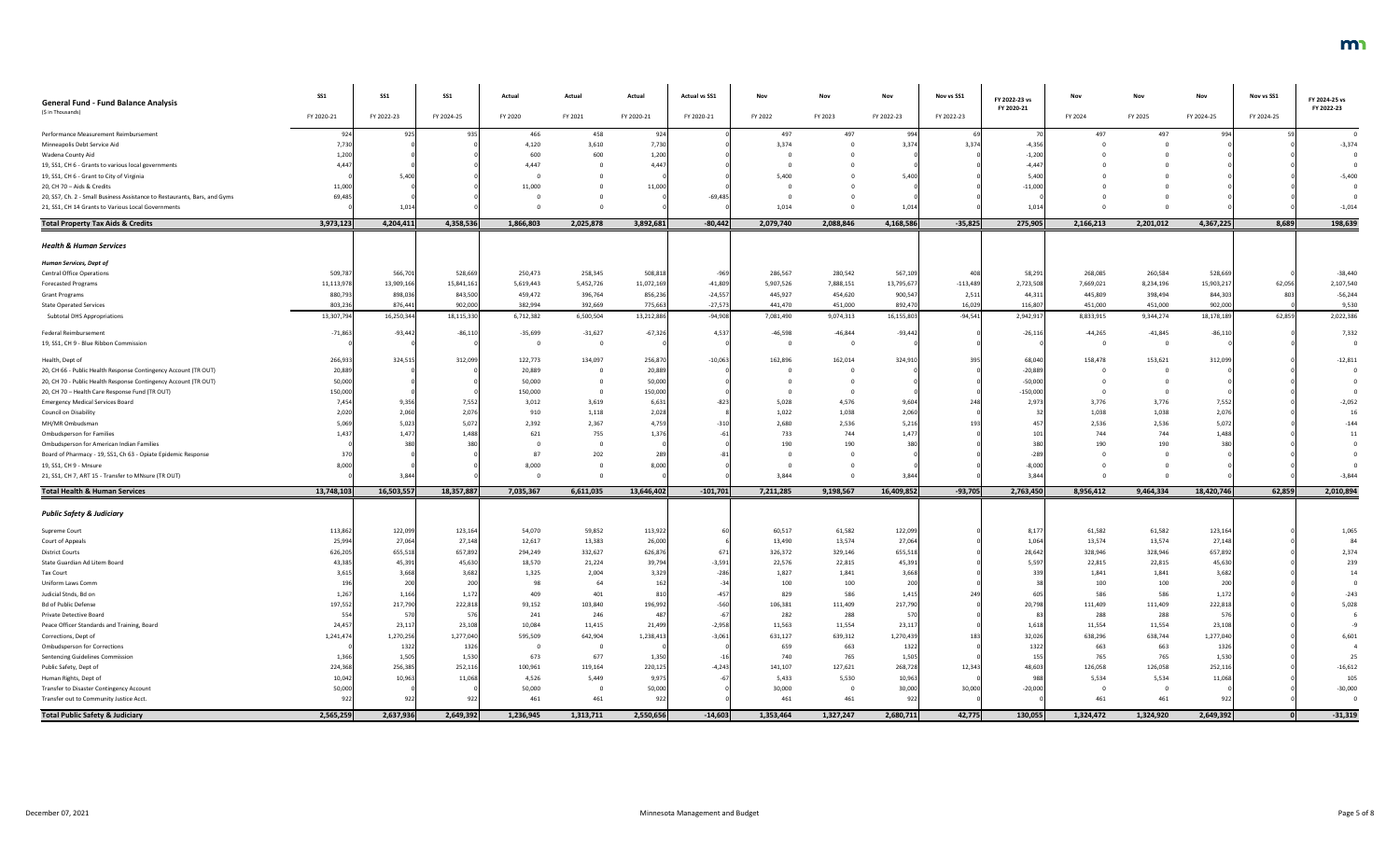| <b>General Fund - Fund Balance Analysis</b><br>(\$ in Thousands) | <b>SS1</b><br>FY 2020-21 | <b>SS1</b><br>FY 2022-23 | SS1<br>FY 2024-25 | <b>Actual</b><br>FY 2020 | Actual<br>FY 2021 | Actual<br>FY 2020-21 | <b>Actual vs SS1</b><br>FY 2020-21 | Nov<br>FY 2022 | Nov<br>FY 2023 | <b>Nov</b><br>FY 2022-23 | Nov vs SS1<br>FY 2022-23 | FY 2022-23 vs<br>FY 2020-21 | Nov<br>FY 2024 | Nov<br>FY 2025 | Nov<br>FY 2024-25 | Nov vs SS1<br>FY 2024-25 | FY 2024-25 vs<br>FY 2022-23 |
|------------------------------------------------------------------|--------------------------|--------------------------|-------------------|--------------------------|-------------------|----------------------|------------------------------------|----------------|----------------|--------------------------|--------------------------|-----------------------------|----------------|----------------|-------------------|--------------------------|-----------------------------|
|                                                                  |                          |                          |                   |                          |                   |                      |                                    |                |                |                          |                          |                             |                |                |                   |                          |                             |
| <b>Transportation</b>                                            |                          |                          |                   |                          |                   |                      |                                    |                |                |                          |                          |                             |                |                |                   |                          |                             |
| Transportation, Dept of                                          | 41,885                   | 173,117                  | 46,568            | 20,214                   | 21,701            | 41,915               |                                    | 144,205        | 29,784         | 173,989                  | 872                      | 132,074                     | 23,284         | 23,284         | 46,568            |                          | $-127,421$                  |
| Metropolitan Council                                             | 216,010                  | 235,700                  | 177,260           | 113,190                  | 102,820           | 216,010              |                                    | 147,070        | 88,630         | 235,700                  |                          | 19,690                      | 88,630         | 88,630         | 177,260           |                          | $-58,440$                   |
| Public Safety, Dept of                                           | 100,514                  | 67,535                   | 47,632            | 41,416                   | 46,229            | 87,645               | $-12,869$                          | 36,227         | 31,308         | 67,535                   |                          | $-20,110$                   | 23,816         | 23,816         | 47,632            |                          | $-19,903$                   |
| <b>Total Transportation</b>                                      | 358,409                  | 476,352                  | 271,460           | 174,820                  | 170,750           | 345,570              | $-12,839$                          | 327,502        | 149,722        | 477,224                  | 872                      | 131,654                     | 135,730        | 135,730        | 271,460           |                          | $-205,764$                  |
|                                                                  |                          |                          |                   |                          |                   |                      |                                    |                |                |                          |                          |                             |                |                |                   |                          |                             |
| Environment                                                      |                          |                          |                   |                          |                   |                      |                                    |                |                |                          |                          |                             |                |                |                   |                          |                             |
| <b>Pollution Control Agency</b>                                  | 14,098                   | 15,624                   | 13,072            | 6,729                    | 7,187             | 13,916               | $-182$                             | 8,376          | 7,285          | 15,661                   |                          | 1,745                       | 6,536          | 6,536          | 13,072            |                          | $-2,589$                    |
| Natural Resources, Dept of                                       | 185,318                  | 204,995                  | 190,406           | 85,829                   | 99,789            | 191,577              | 1,011                              | 107,415        | 100,703        | 208,118                  | 3,123                    | 22,500                      | 95,203         | 95,203         | 190,406           |                          | $-19,049$                   |
| Natural Resources, Dept of (OPENS)                               | 55,392                   | 54,681                   | 53,747            | 27,481                   | 33,159            | 60,640               | 5,248                              | 35,724         | 31,360         | 67,084                   | 12,403                   | 6,444                       | 31,037         | 30,804         | 61,841            | 8,094                    | $-3,906$                    |
| Transfer to Mining and Environmental Regulatory Account (OPEN)   | 1,822                    | 1,746                    | 1,792             | 873                      | 949               | 1,822                |                                    | 886            | 879            | 1,765                    |                          | -57                         | 888            | 955            | 1,843             |                          | -78                         |
| Water & Soil Resources Bd                                        | 30,25                    | 34,785                   | 30,536            | 21,096                   | 8,728             | 29,824               | -43                                | 18,292         | 16,740         | 35,032                   |                          | 5,208                       | 15,268         | 15,268         | 30,536            |                          | $-4,496$                    |
| <b>MN Conservation Corps</b>                                     |                          | 91                       | 910               | 455                      | 455               | 910                  |                                    | 455            | 455            | 91                       |                          |                             | 455            | 455            | 91(               |                          |                             |
| Metropolitan Council Parks                                       | 5,222                    | 5,080                    | 5,080             | 2,540                    | 2,682             | 5,222                |                                    | 2,540          | 2,540          | 5,080                    |                          | $-14$                       | 2,540          | 2,540          | 5,080             |                          |                             |
| <b>Zoological Board</b>                                          | 19,47                    | 19,618                   | 20,534            | 9,665                    | 9,809             | 19,474               |                                    | 9,809          | 9,809          | 19,61                    |                          |                             | 10,267         | 10,267         | 20,534            |                          |                             |
| Science Museum of Minnesota                                      | 2,158                    | 2,158                    | 2,158             | 1,079                    | 1,079             | 2,158                |                                    | 1,079          | 1,079          | 2,158                    |                          |                             | 1,079          | 1,079          | 2,158             |                          |                             |
| Explore Minnesota Tourism                                        | 29,07                    | 29,957                   | 29,046            | 10,675                   | 18,375            | 29,050               |                                    | 15,434         | 14,523         | 29,95                    |                          |                             | 14,523         | 14,523         | 29,046            |                          | $-911$                      |
| 21, SS1, CH 6 - MLCAT Repayment to REM-MLC (TR OUT)              |                          | 200                      | 200               |                          |                   |                      |                                    | 100            | 100            | 200                      |                          |                             | 100            | 100            | 200               |                          |                             |
| <b>Total Environment</b>                                         | 343,016                  | 369,754                  | 347,481           | 166,422                  | 182,212           | 348,634              | 5,618                              | 200,110        | 185,473        | 385,583                  | 15,829                   | 36,749                      | 177,896        | 177,730        | 355,626           | 8,145                    | $-29,957$                   |
|                                                                  |                          |                          |                   |                          |                   |                      |                                    |                |                |                          |                          |                             |                |                |                   |                          |                             |
| <b>Economic Development, Energy, Ag and Housing</b>              |                          |                          |                   |                          |                   |                      |                                    |                |                |                          |                          |                             |                |                |                   |                          |                             |
| Agriculture, Dept of                                             | 110,542                  | 117,915                  | 118,484           | 56,247                   | 55,972            | 112,219              | 1,677                              | 58,918         | 59,011         | 117,929                  |                          | 5,710                       | 58,492         | 59,992         | 118,484           |                          | 555                         |
| Animal Health Board                                              | 11,505                   | 12,061                   | 12,162            | 5,541                    | 5,752             | 11,293               | $-212$                             | 6,016          | 6,081          | 12,097                   |                          | 804                         | 6,081          | 6,081          | 12,162            |                          |                             |
| Agric Util Research Inst                                         | 7,786                    | 8,586                    | 8,086             | 3,893                    | 3,893             | 7,786                |                                    | 4,543          | 4,043          | 8,586                    |                          | 800                         | 4,043          | 4,043          | 8,086             |                          | $-500$                      |
| Housing Finance (TR OUT)                                         | 120,596                  | 125,596                  | 115,596           | 64,048                   | 56,548            | 120,596              |                                    | 67,798         | 57,798         | 125,596                  |                          | 5,000                       | 57,798         | 57,798         | 115,596           |                          | $-10,000$                   |
|                                                                  |                          |                          |                   |                          |                   |                      |                                    |                |                |                          |                          |                             |                |                |                   |                          |                             |
| Commerce, Dept of                                                | 51,32                    | 70,799                   | 60,24             | 23,048                   | 23,880            | 46,928               | $-4,399$                           | 40,805         | 30,266         | 71,071                   | 272                      | 24,143                      | 30,692         | 29,554         | 60,246            |                          | $-10,825$                   |
| <b>Public Utilities Comm</b>                                     | 15,586                   | 16,499                   | 16,628            | 7,363                    | 8,010             | 15,373               | $-213$                             | 8,185          | 8,314          | 16,499                   |                          | 1,126                       | 8,314          | 8,314          | 16,628            |                          | 129                         |
| Employment & Economic Development                                | 253,11                   | 345,691                  | 187,506           | 123,150                  | 106,346           | 229,496              | $-23,621$                          | 296,742        | 91,455         | 388,19                   | 42,506                   | 158,70                      | 93,753         | 93,753         | 187,506           |                          | $-200,691$                  |
| <b>Destination Medical Center</b>                                | 34,470                   | 58,954                   | 73,955            | 13,493                   | 20,977            | 34,470               |                                    | 24,940         | 33,151         | 58,091                   | -863                     | 23,621                      | 34,500         | 34,500         | 69,000            | $-4,95!$                 | 10,909                      |
| 20, SS7, Ch. 2 - Unemployment Insurance Contingent Appropriation |                          |                          |                   |                          |                   |                      |                                    |                |                |                          |                          |                             |                |                |                   |                          |                             |
| Labor & Industry                                                 | 8,034                    | 9,758                    | 6,958             | 2,581                    | 4,508             | 7,089                | $-94!$                             | 6,332          | 4,379          | 10,71                    |                          | 3,622                       | 3,479          | 3,479          | 6,958             |                          | $-3,753$                    |
| <b>Mediation Services</b>                                        | 4,504                    | 4,785                    | 4,580             | 1,768                    | 2,396             | 4,164                |                                    | 2,370          | 2,415          | 4,785                    |                          |                             | 2,290          | 2,290          | 4,580             |                          | $-205$                      |
| Region 3 - Occupation Tax (OPEN)                                 | 5,504                    | 5,168                    | 5,625             | 2,848                    | 2,659             | 5,507                |                                    | 2,636          | 2,664          | 5,300                    | 132                      | $-20$                       | 2,865          | 2,865          | 5,730             |                          | 430                         |
| 16A.152, Subd. 2a. (6) - Tr. to MN 21st century fund             | 9,781                    |                          |                   |                          | 9,781             | 9,781                |                                    | 4,167          |                | 4,16                     | 4,167                    | $-5,614$                    | - 0            |                |                   |                          | $-4,167$                    |
| <b>Total Economic Development, Energy, Ag and Housing</b>        | 632,752                  | 775,812                  | 609,826           | 303,980                  | 300,722           | 604,702              | $-28,050$                          | 523,452        | 299,577        | 823,029                  | 47,217                   | 218,327                     | 302,307        | 302,669        | 604,976           | $-4,850$                 | $-218,053$                  |
| <b>State Government &amp; Veterans</b>                           |                          |                          |                   |                          |                   |                      |                                    |                |                |                          |                          |                             |                |                |                   |                          |                             |
| Legislature                                                      | 210,85                   | 199,549                  | 200,81            | 91,042                   | 94,460            | 185,50               | $-25,354$                          | 126,183        | 100,502        | 226,685                  | 27,136                   | 41,183                      | 100,380        | 100,431        | 200,81            |                          | $-25,874$                   |
| Governor/Lt Gov Office                                           | 7,244                    | 7,244                    | 7,244             | 3,296                    | 3,922             | 7,218                |                                    | 3,622          | 3,622          | 7,244                    |                          |                             | 3,622          | 3,622          | 7,244             |                          |                             |
| <b>State Auditor Office</b>                                      | 20,941                   | 24,104                   | 24,192            | 8,481                    | 8,946             | 17,427               | $-3,514$                           | 12,021         | 12,083         | 24,104                   |                          | 6,677                       | 12,096         | 12,096         | 24,192            |                          |                             |
| Attorney General Office                                          | 46,341                   | 54,886                   | 52,376            | 22,047                   | 24,256            | 46,303               |                                    | 28,698         | 26,188         | 54,886                   |                          | 8,583                       | 26,188         | 26,188         | 52,376            |                          | $-2,510$                    |
| Secretary of State                                               | 31,43                    | 18,836                   | 27,994            | 22,544                   | 8,877             | 31,421               |                                    | 9,684          | 9,152          | 18,836                   |                          | $-12,585$                   | 18,842         | 9,152          | 27,994            |                          | $-532$                      |
| Campaign Finance                                                 | 4,91                     | 4,917                    | 4,939             | 1,168                    | 3,616             | 4.784                |                                    | 1,249          | 3,765          | 5,014                    |                          | -230                        | 1,271          | 3,689          | 4,960             |                          | -54                         |
|                                                                  |                          |                          |                   |                          |                   |                      |                                    |                |                |                          |                          |                             |                |                |                   |                          |                             |
| Investment Board                                                 |                          | 278                      | 278               | 139                      | 139               | 278                  |                                    | 139            | 139            | 278                      |                          |                             | 139            | 139            | 278               |                          |                             |
| <b>MN-IT Services</b>                                            | 15,01                    | 19,737                   | 18,464            | 4,449                    | 10,622            | 15,07                |                                    | 9,855          | 9,882          | 19,73                    |                          | 4,66                        | 9,232          | 9,232          | 18,464            |                          | $-1,273$                    |
| Administrative Hearings Office                                   |                          | 814                      | 818               | 376                      | 398               | 77/                  |                                    | 405            | 409            | 814                      |                          |                             | 409            | 409            |                   |                          |                             |
| Administration, Dept of                                          | 51,092                   | 55,691                   | 56,166            | 25,716                   | 25,776            | 51,391               | 273                                | 27,377         | 29,904         | 57,281                   | 1,590                    | 5,789                       | 27,549         | 27,729         | 55,278            |                          | $-2,003$                    |
| Administration Dept, WCRA (OPEN)                                 | 1,34                     | 1,472                    | 1,594             | 661                      | 710               | 1,371                |                                    | 747            | 785            | 1,53                     |                          |                             | 809            | 825            | 1,634             |                          |                             |
|                                                                  |                          |                          |                   |                          |                   |                      |                                    |                |                |                          |                          |                             |                |                |                   |                          |                             |
| Capitol Area Arch Planning Bd                                    |                          | 751                      | 730               | 351                      | 351               |                      |                                    | 386            | 365            | 751                      |                          |                             | 365            | 365            | 730               |                          | -21                         |
| Minnesota Management & Budget                                    | 54,011                   | 59,059                   | 59,480            | 26,806                   | 27,233            | 54,039               |                                    | 29,319         | 29,740         | 59,059                   |                          | 5,020                       | 29,740         | 29,740         | 59,480            |                          | 421                         |
| 20, SS7, Ch. 2 - County Relief Grants to Local Businesses        | 114,728                  |                          |                   |                          | 114,728           | 114,728              |                                    | $\Omega$       |                |                          |                          | $-114,728$                  | $\overline{0}$ |                |                   |                          |                             |

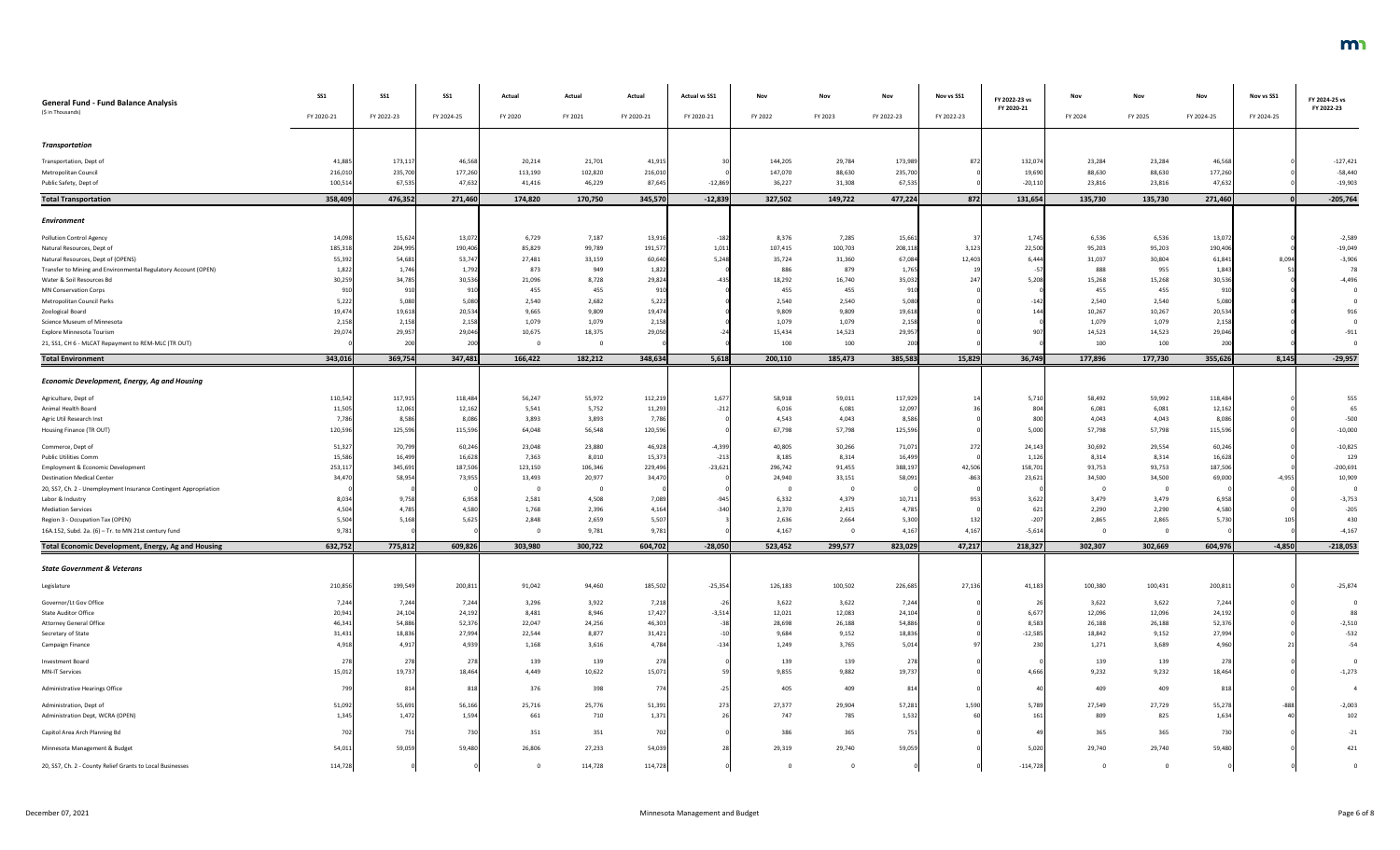| <b>General Fund - Fund Balance Analysis</b><br>(\$ in Thousands)                                 | <b>SS1</b> | SS1        | <b>SS1</b> | Actual    | Actual    | Actual     | <b>Actual vs SS1</b> | Nov       | Nov        | Nov        | Nov vs SS1 | FY 2022-23 vs<br>FY 2020-21 | Nov       | Nov       | Nov             | Nov vs SS1 | FY 2024-25 vs<br>FY 2022-23 |
|--------------------------------------------------------------------------------------------------|------------|------------|------------|-----------|-----------|------------|----------------------|-----------|------------|------------|------------|-----------------------------|-----------|-----------|-----------------|------------|-----------------------------|
|                                                                                                  | FY 2020-21 | FY 2022-23 | FY 2024-25 | FY 2020   | FY 2021   | FY 2020-21 | FY 2020-21           | FY 2022   | FY 2023    | FY 2022-23 | FY 2022-23 |                             | FY 2024   | FY 2025   | FY 2024-25      | FY 2024-25 |                             |
| Revenue, Dept of                                                                                 | 321,093    | 347,044    | 348,214    | 160,677   | 160,732   | 320,285    | $-279$               | 173,437   | 173,607    | 347,044    |            | 25,635                      | 174,607   | 173,607   | 348,21          |            | 1,170                       |
| Revenue, Dept of (OPENS)                                                                         | 1,455      | 2,050      | 2,050      | 430       | 496       | 926        | -529                 | 1,025     | 1,025      | 2,050      |            | 1,124                       | 1,025     | 1,025     | 2,050           |            |                             |
| <b>Amateur Sports Commission</b>                                                                 | -64        | 628        | 634        | 290       | 347       | 63,        |                      | 311       | 317        | 628        |            |                             | 317       | 317       | 63              |            |                             |
| Council for Minnesotans of African Heritage                                                      | 1,063      | 1,096      | 1,104      | 439       | 586       | 1,025      |                      | 544       | 552        | 1,096      |            |                             | 552       | 552       | 1,104           |            |                             |
| Minnesota Council on Latino Affairs                                                              | 1,044      | 1,078      | 1,088      | 389       | 489       |            |                      | 534       | 544        | 1,078      |            | 200                         | 544       | 544       | 1,088           |            |                             |
| Council on Asian-Pacific Minnesotans                                                             | 1,025      | 1,059      | 1,068      | 487       | 470       | 95         |                      | 525       | 534        | 1,059      |            | 102                         | 534       | 534       | 1,068           |            |                             |
| Indian Affairs Council                                                                           | 1,699      | 1,719      | 1,728      | 565       | 607       | 1,172      | $-527$               | 855       | 864        | 1,719      |            | 547                         | 864       | 864       | 1,728           |            |                             |
|                                                                                                  |            |            |            |           |           |            |                      |           |            |            |            |                             |           |           |                 |            |                             |
| <b>Historical Society</b>                                                                        | 46,486     | 47,886     | 47,836     | 22,968    | 23,518    | 46,486     |                      | 23,968    | 23,918     | 47,886     |            | 1,400                       | 23,918    | 23,918    | 47,836          |            |                             |
| State Arts Board                                                                                 | 15,696     | 15,082     | 15,122     | 8,059     | 7,646     | 15,705     |                      | 7,541     | 7,541      | 15,082     |            | $-623$                      | 7,561     | 7,561     | 15,122          |            |                             |
| <b>MN Humanities Commission</b>                                                                  | 1,400      | 1,400      | 1,400      | 670       | 730       | 1,400      |                      | 700       | 700        | 1,400      |            |                             | 700       | 700       | 1,400           |            |                             |
| Veterans Affairs, Dept of                                                                        | 156,743    | 182,716    | 180,372    | 77,340    | 78,561    | 153,929    | $-814$               | 89,530    | 93,186     | 182,716    |            | 26,815                      | 90,186    | 90,186    | 180,372         |            | $-2,344$                    |
| Veterans Affairs, Dept of (OPEN)                                                                 | 6,028      | 6,000      | 6,000      | 3,028     | 1,000     | 4,028      | $-2,000$             | 3,000     | 3,000      | 6,000      |            | 1,972                       | 3,000     | 3,000     | 6,000           |            |                             |
| Military Affairs, Dept of                                                                        | 73,740     | 48,982     | 49,178     | 21,359    | 23,073    | 82,518     | $-4,957$             | 28,638    | 24,589     | 53,227     | 4,245      | 8,795                       | 24,589    | 24,589    | 49,17           |            | $-4,049$                    |
| Military Affairs, Dept of (OPEN)                                                                 | 28,771     | 4,420      | 4,420      | 12,443    | 30,063    | 42,506     | 13,73                | 2,006     | 2,006      | 4,012      |            | $-38,494$                   | 2,006     | 2,006     | 4,012           |            |                             |
|                                                                                                  |            |            |            |           |           |            |                      |           |            |            |            |                             |           |           |                 |            |                             |
| Accountancy, Bd of                                                                               | 1,369      | 1,386      | 1,396      | 584       | 650       | 1,234      | $-13$                | 688       | 698        | 1,386      |            | 152                         | 698       | 698       | 1,396           |            |                             |
| Architectural/Eng, Bd of                                                                         | 1,706      | 1,737      | 1,748      | 685       | 709       | 1,394      | $-312$               | 863       | 874        | 1,737      |            | 343                         | 874       | 874       | 1,748           |            |                             |
| <b>Board of Cosmetologist Examiners</b>                                                          | 5,827      | 5,846      | 5,846      | 2,752     | 2,606     | 5,358      | -46                  | 2,923     | 2,923      | 5,846      |            | 488                         | 2,923     | 2,923     | 5,846           |            |                             |
| <b>Board of Barber Examiners</b>                                                                 |            | 701        | 706        | 284       | 328       | 61         |                      | 348       | 353        | 701        |            |                             | 353       | 353       | 70 <sub>6</sub> |            |                             |
| <b>Contingent Accounts</b>                                                                       |            | 500        | 500        | $100\,$   |           |            | -40                  | 500       |            | 500        |            | 400                         | 500       |           | 50              |            |                             |
| <b>Tort Claims</b>                                                                               |            |            |            |           |           |            | $-32.$               | 161       | 161        | 322        |            | 322                         | 161       | 161       |                 |            |                             |
| Consolidated Leg & Const Officers Retire (OPEN)                                                  | 17,545     | 17,764     | 17,773     | 8,850     | 8,761     | 17,611     |                      | 8,721     | 8,895      | 17,616     |            |                             | 9,073     | 9,255     | 18,328          |            | 712                         |
| Judges Plan Direct Appropriation                                                                 | 12,000     | 12,000     | 12,000     | 6,000     | 6,000     | 12,000     |                      | 6,000     | 6,000      | 12,000     |            |                             | 6,000     | 6,000     | 12,000          |            |                             |
|                                                                                                  |            |            |            |           |           |            |                      |           |            |            |            |                             |           |           |                 |            |                             |
| 18, CH 211 - Pension, PERA Police and Fire                                                       | 13,500     | 18,000     | 18,000     | 4,500     | 9,000     | 13,500     |                      | 9,000     | 9,000      | 18,000     |            | 4,500                       | 9,000     | 9,000     | 18,000          |            |                             |
| PERA/Mpls Employee Retirement Aid (OPEN)                                                         | 32,000     | 32,000     | 32,000     | 16,000    | 16,000    | 32,000     |                      | 16,000    | 16,000     | 32,000     |            |                             | 16,000    | 16,000    | 32,000          |            |                             |
| 1993 TRA/Mpls Teacher Retire Aid (OPEN)                                                          | 5,000      | 5,000      | 5,000      | 2,500     | 2,500     | 5,000      |                      | 2,500     | 2,500      | 5,000      |            |                             | 2,500     | 2,500     | 5.000           |            |                             |
| 1997 TRA/Mpls Teacher Retire Aid (OPEN)                                                          | 54,662     | 54,662     | 54,662     | 27,331    | 27,331    | 54,662     |                      | 27,331    | 27,331     | 54,662     |            |                             | 27,331    | 27,331    | 54,662          |            |                             |
| St Paul Teacher Retirement Aid 1997 (OPEN)                                                       | 29,654     | 29,654     | 29,654     | 14,827    | 14,827    | 29,654     |                      | 14,827    | 14,827     | 29,654     |            |                             | 14,827    | 14,827    | 29,654          |            |                             |
| <b>Subtotal State Government &amp; Veterans</b>                                                  | 1,367,702  | 1,288,070  | 1,294,907  | 600,633   | 741,064   | 1,341,697  | $-26,005$            | 672,161   | 648,481    | 1,320,642  | 32,572     | $-21,055$                   | 651,285   | 642,942   | 1,294,227       | $-680$     | $-36,105$                   |
| MMB Non-Operating (OPEN)                                                                         | 11,054     | 11,522     | 11,522     | 5,293     | 5,761     | 11,054     |                      | 6,012     | 6,289      | 12,301     | 77         | 1,247                       | 6,570     | 6,857     | 13,427          | 1,905      | 1,126                       |
| Indirect Cost Receipts Offset                                                                    | $-41,915$  | $-45,674$  | $-45,674$  | $-19,078$ | $-28,546$ | $-47,624$  | $-5,709$             | $-23,850$ | $-23,850$  | $-47,700$  | $-2,02$    | -76                         | $-23,850$ | $-23,850$ | $-47,700$       | $-2,026$   |                             |
| One time Transfer to HCAF (TR OUT)                                                               | 7,200      |            |            | 7,200     |           | 7,200      |                      |           |            |            |            | $-7,200$                    |           |           |                 |            |                             |
| <b>CMA Interest Liability</b>                                                                    |            |            |            | 214       | 253       |            |                      |           |            |            |            | -46                         |           |           |                 |            |                             |
| 20, CH 71, Transfer to COVID-19 Minnesota Fund                                                   | 200,000    |            |            | 200,000   |           | 200,000    |                      |           |            |            |            | $-200,000$                  |           |           |                 |            |                             |
| 21, CH 26 - Claims Bill                                                                          |            |            |            |           |           |            |                      | 109       |            |            |            | 10 <sup>c</sup>             |           |           |                 |            |                             |
| 21, SS1, CH2 - Reinsurrance Tr to HCAF (TR OUT)                                                  |            | 79,101     |            |           |           |            |                      | 79,101    |            | 79,101     |            | 79,10                       |           |           |                 |            | $-79,101$                   |
| <b>Total State Government &amp; Veterans</b>                                                     | 1,545,208  | 1,333,128  | 1,260,755  | 794,715   | 718,612   | 1,513,327  | $-31,881$            | 733,533   | 630,920    | 1,364,453  | 31,325     | $-148,874$                  | 634,005   | 625,949   | 1,259,954       | $-801$     | $-114,189$                  |
| <b>Debt Service</b>                                                                              |            |            |            |           |           |            |                      |           |            |            |            |                             |           |           |                 |            |                             |
| Debt Service                                                                                     | 1,055,625  | 1,242,865  | 1,258,780  | 540,081   | 515,544   | 1,055,625  |                      | 592,426   | 606,410    | 1,198,836  | $-44,025$  | 143,21                      | 635,859   | 636,864   | 1,272,723       | 13,943     | 73,887                      |
| <b>Total Debt Service</b>                                                                        | 1,055,625  | 1,242,865  | 1,258,780  | 540,081   | 515,544   | 1,055,625  |                      | 592,426   | 606,410    | 1,198,836  | $-44,029$  | 143,211                     | 635,859   | 636,864   | 1,272,723       | 13,943     | 73,887                      |
| <b>Capital Projects</b>                                                                          |            |            |            |           |           |            |                      |           |            |            |            |                             |           |           |                 |            |                             |
| 08, CH 179 - Housing Finance Agency (TR OUT)                                                     | 4,793      | 4,794      | 4,793      | 2,394     | 2,399     | 4,793      |                      | 2,395     | 2,399      | 4,794      |            |                             | 2,397     | 2,396     | 4,79            |            |                             |
| 14, CH 295 - Housing Finance Agency (TR OUT)                                                     | 12,751     | 12,767     | 12,771     | 6,371     | 6,380     | 12,751     |                      | 6,386     | 6,381      | 12,767     |            |                             | 6,387     | 6,384     | 12,77           |            |                             |
|                                                                                                  | 4,071      | 4,077      | 4,077      | 2,036     | 2,035     | 4,071      |                      | 2,040     | 2,037      | 4,077      |            |                             | 2,038     | 2,039     | 4,07            |            |                             |
| 12, CH 293 - Housing Finance Agency (TR OUT)<br>15, SS1, CH 5 - Housing Finance Agency (TR OUT)  | 1,592      | 1,582      | 1,584      | 794       | 798       | 1,592      |                      | 789       | 793        | 1,582      |            |                             | 791       | 793       | 1,584           |            |                             |
| 17, SS1, CH 8 - Housing Finance Agency (TR OUT)                                                  | 5,133      | 4,670      | 4,664      | 2,797     | 2,337     | 5,134      |                      | 2,337     | 2,333      | 4,670      |            |                             | 2,332     | 2,332     | 4,66            |            |                             |
|                                                                                                  |            | 12.800     | 12.800     |           | 737       |            |                      | 6,400     | 6,400      | 12.800     |            | 12.063                      | 6,400     | 6,400     | 12.800          |            |                             |
| 18, CH 214 - Housing Finance Agency (TR OUT)<br>19, SS1, CH 13 - Housing Finance Agency (TR OUT) |            | 7,200      | 9,600      |           |           |            |                      | 2,400     | 4,800      | 7,200      |            | 7,200                       | 4,800     | 4,800     | 9,600           |            | 2,400                       |
| 20, SS5, CH 3 - Housing Finance Agency (TR OUT)                                                  |            | 4,000      | 16,000     |           |           |            |                      |           | 4,000      | 4,000      |            | 4,000                       | 8,000     | 8,000     | 16,000          |            | 12,000                      |
| 21, SS1, CH 8 - Housing Finance Agency (TR OUT)                                                  |            |            | 12,000     |           |           |            |                      |           | $\sqrt{ }$ |            |            |                             | 4,000     | 8,000     | 12,000          |            | 12,000                      |
|                                                                                                  |            |            |            |           |           |            |                      |           |            |            |            |                             |           |           |                 |            |                             |